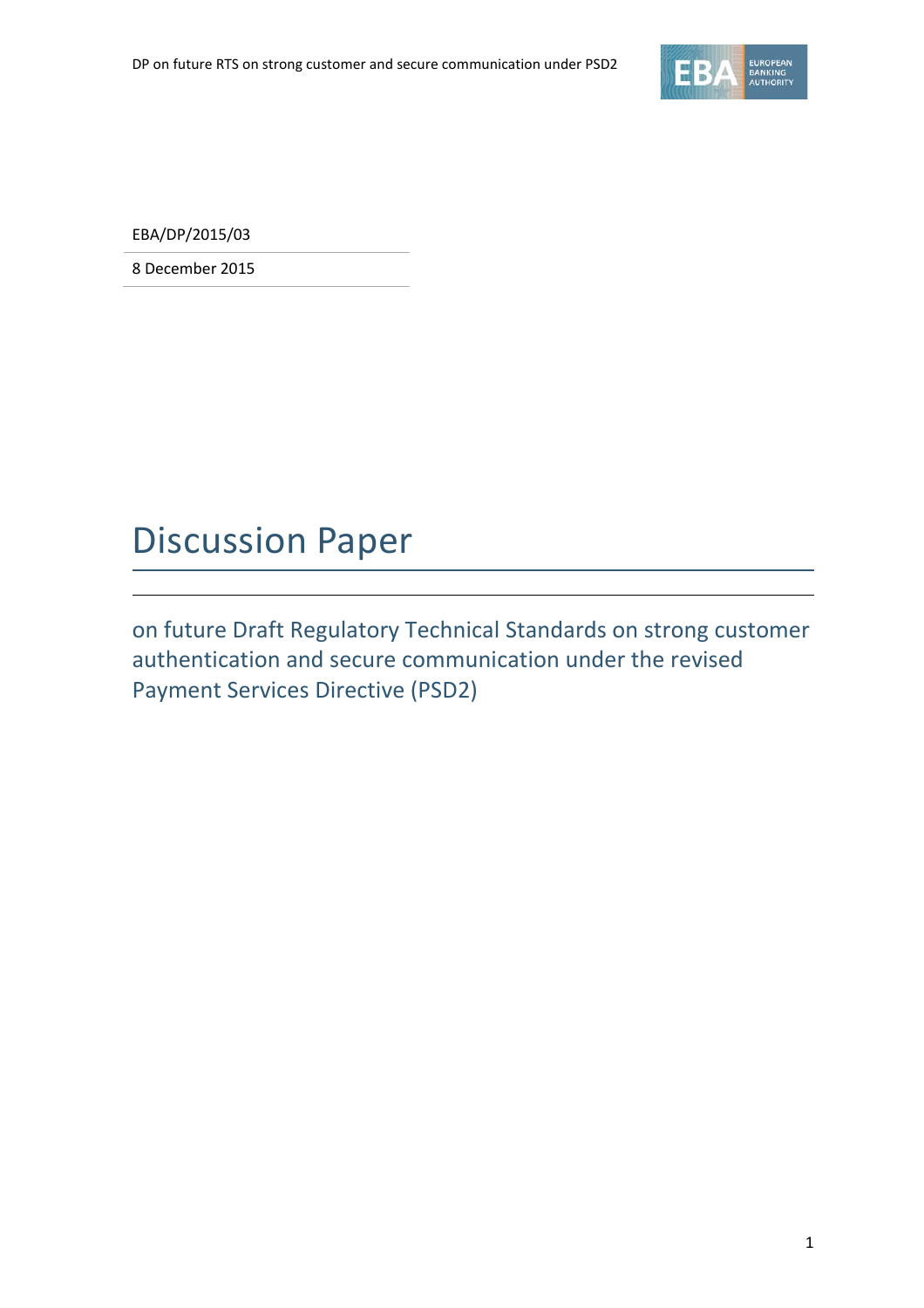

# **Contents**

| 1. Responding to this Discussion Paper |                                                                            | 3                                                                                                                                                                                                                                                                                                                                                                        |
|----------------------------------------|----------------------------------------------------------------------------|--------------------------------------------------------------------------------------------------------------------------------------------------------------------------------------------------------------------------------------------------------------------------------------------------------------------------------------------------------------------------|
| 2. Executive Summary                   |                                                                            | 4                                                                                                                                                                                                                                                                                                                                                                        |
| 3. Background and rationale            |                                                                            | 5                                                                                                                                                                                                                                                                                                                                                                        |
| Background                             |                                                                            | 5                                                                                                                                                                                                                                                                                                                                                                        |
| Rationale                              |                                                                            | 7                                                                                                                                                                                                                                                                                                                                                                        |
| <b>Discussion</b><br>4.                |                                                                            | 11                                                                                                                                                                                                                                                                                                                                                                       |
|                                        | strong customer authentication                                             | 11                                                                                                                                                                                                                                                                                                                                                                       |
|                                        |                                                                            | 15                                                                                                                                                                                                                                                                                                                                                                       |
|                                        |                                                                            | 18                                                                                                                                                                                                                                                                                                                                                                       |
|                                        | common and secure open standards of communication                          | 21                                                                                                                                                                                                                                                                                                                                                                       |
|                                        | trust services for electronic transactions in the internal market (e-IDAS) | 26                                                                                                                                                                                                                                                                                                                                                                       |
| <b>Annex - Summary of questions</b>    |                                                                            | 29                                                                                                                                                                                                                                                                                                                                                                       |
|                                        |                                                                            | 4.1 Considerations prior to developing the requirements on<br>4.2 The exemptions to the application of strong customer authentication<br>4.3 The protection of the payment service users' personalised security credentials<br>4.4 Considerations prior to developing the requirements on<br>4.5 Possible synergies with the regulation on electronic identification and |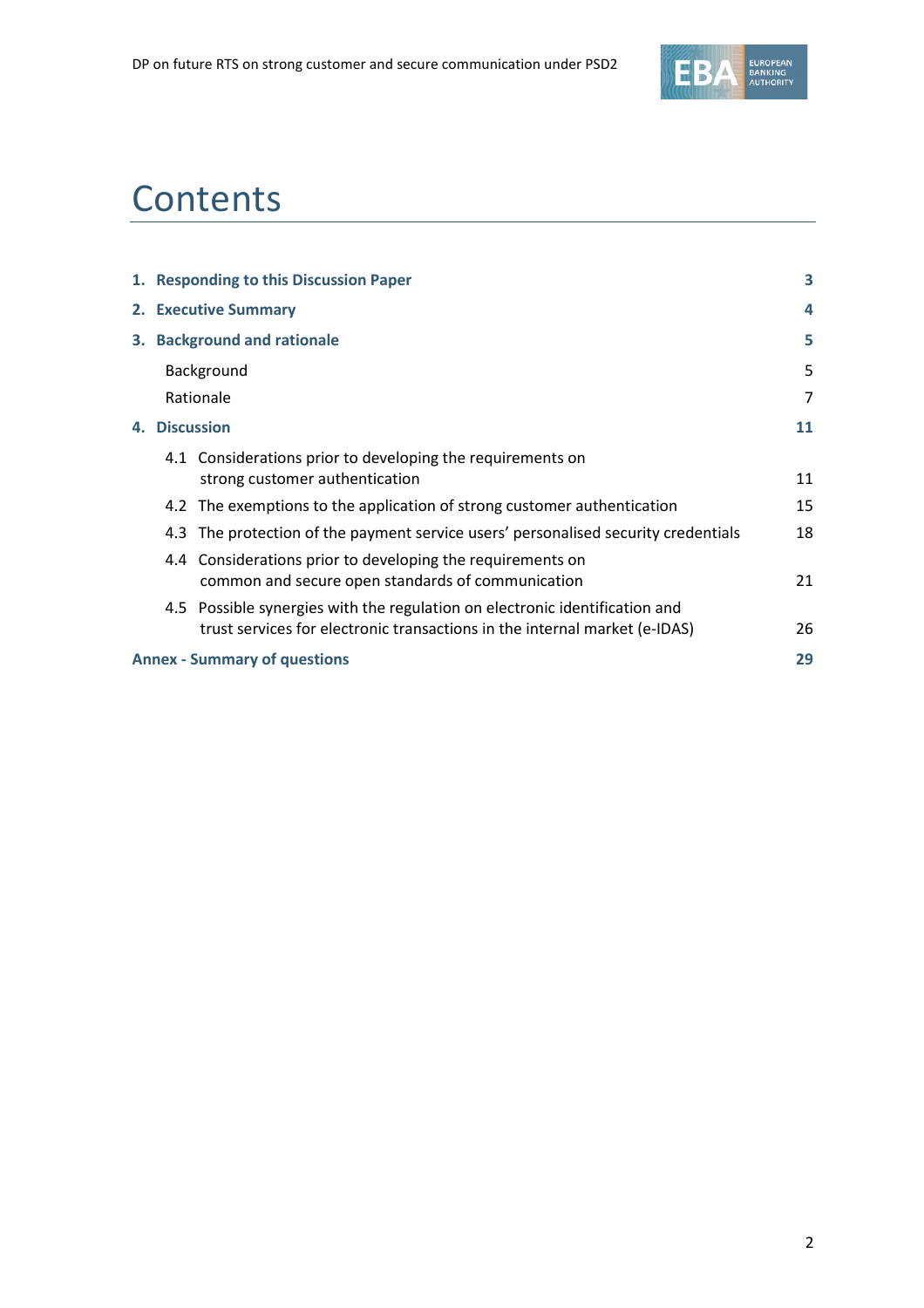

# 1. Responding to this Discussion Paper

The EBA invites comments on all proposals put forward in this paper and in particular on the specific questions stated in the boxes below (and in the Annex of this paper).

Comments are most helpful if they:

- **Fallengia Exercise 1** respond to the question stated;
- **Example 3** indicate the specific point to which a comment relates;
- contain a clear rationale;
- **Part Exercise Exercise Exercise to support the view expressed;**
- describe any alternatives the EBA should consider; and
- **Parta Forolly** provide where possible data for a cost and benefit analysis.

#### **Submission of responses**

To submit your comments, click on the 'send your comments' button on the consultation page by 08.02.2016. Please note that comments submitted after this deadline, or submitted via other means may not be processed.

#### **Publication of responses**

Please clearly indicate in the consultation form if you wish your comments to be disclosed or to be treated as confidential. A confidential response may be requested from us in accordance with the EBA's rules on public access to documents. We may consult you if we receive such a request. Any decision we make not to disclose the response is reviewable by the EBA's Board of Appeal and the European Ombudsman.

#### **Data protection**

The protection of individuals with regard to the processing of personal data by the EBA is based on Regulation (EC) N° 45/2001 of the European Parliament and of the Council of 18 December 2000 as implemented by the EBA in its implementing rules adopted by its Management Board. Further information on data protection can be found under the [Legal notice section](http://eba.europa.eu/legal-notice) of the EBA website.

#### **Disclaimer**

The views expressed in this discussion paper are preliminary and will not bind in any way the EBA in the future development of the draft Regulatory Technical Standards. They are aimed at eliciting discussion and gathering the stakeholders' opinion at an early stage of the process.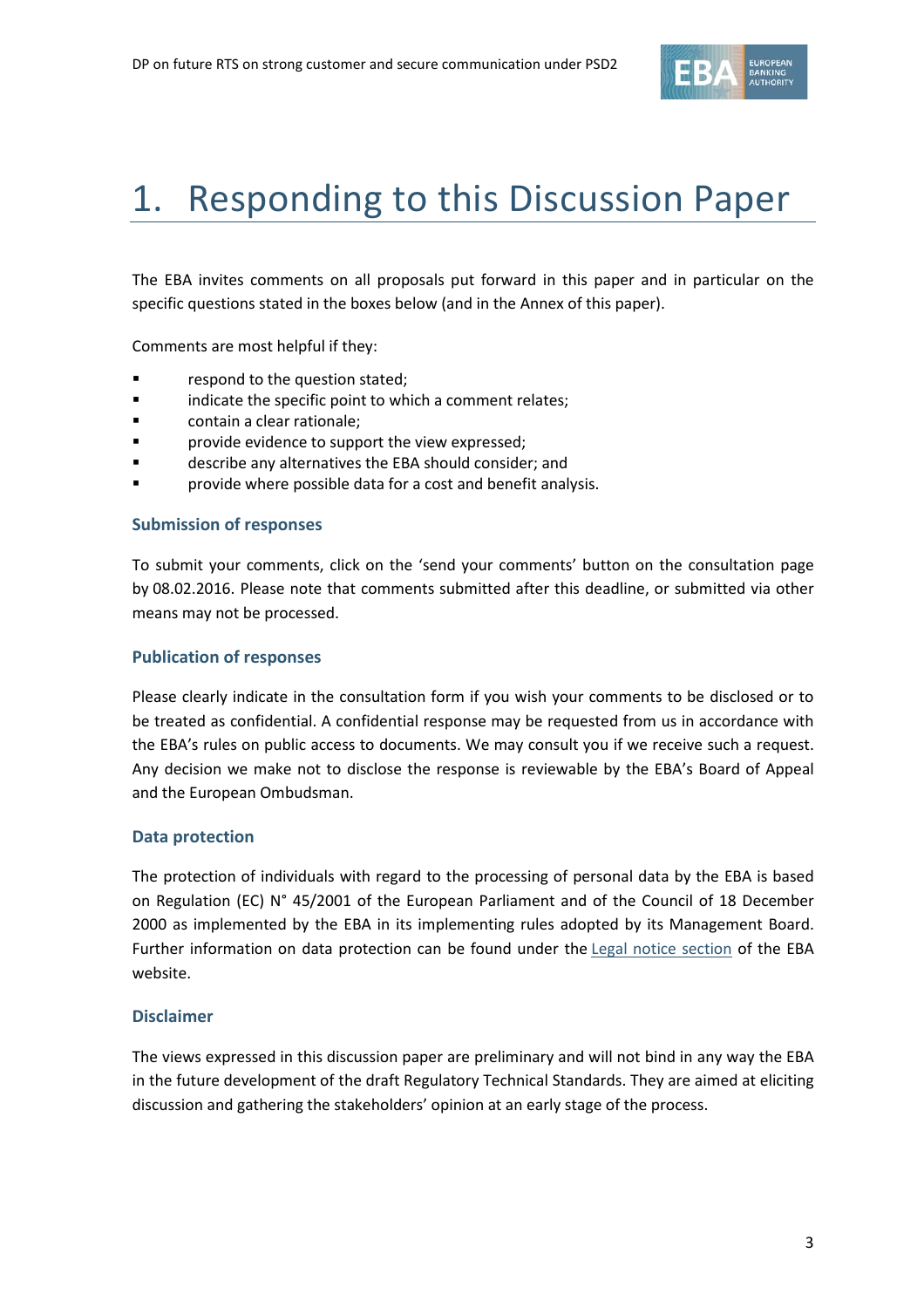

# 2. Executive Summary

#### **Reasons for publication**

The European Banking Authority (EBA) was established in 2011 with the objective of protecting the public interest by contributing to the short, medium and long-term stability and effectiveness of the financial system, for the Union economy, its citizens and businesses.

One of the many areas in which the EBA has more recently been pursuing these objectives is the market for payment services. Establishing a single and efficient market for payments is essential to enabling consumers, retailers and other market participants to enjoy the full benefits of the EU internal market and to stimulate overall economic growth, consumption and trade. The year 2015 has then seen a further step up for the role of the EBA in the regulation of this area, including through the revised Payment Services Directive (PSD2), which is due to enter into force at the beginning of 2016 and is expected to confer on the EBA the mandate to develop six Technical Standards and five sets of Guidelines.

One particular Technical Standard, on strong customer authentication and secure communication, is key to achieving the objective of the PSD2 of enhancing consumer protection, promoting innovation and improving the security of payment services across the European Union. The EBA will be developing this mandate in close cooperation with the European Central Bank.

Prior to the publication of the consultation paper with the draft technical standards, which is currently foreseen for the second quarter of 2016, the EBA and ECB have decided to issue a discussion paper, so as to benefit from input by market participants on a number of issues that are key to the development of the technical standard. The EBA invites respondents to share their views on the identified issues and on the potential clarifications suggested.

#### **Contents**

The discussion paper invites views on issues related to strong customer authentication; the exemptions to the application of strong customer authentication; the protection of the personalised security credentials of the payment service users; the requirements for common and secure open standards of communication; and possible synergies with e-IDAs Regulation on electronic identities.

#### **Next steps**

The period to provide responses to this discussion paper will run from 8 December 2015 to 8 February 2016. The publication of the subsequent consultation paper with the draft technical standard is foreseen for the second quarter of 2016.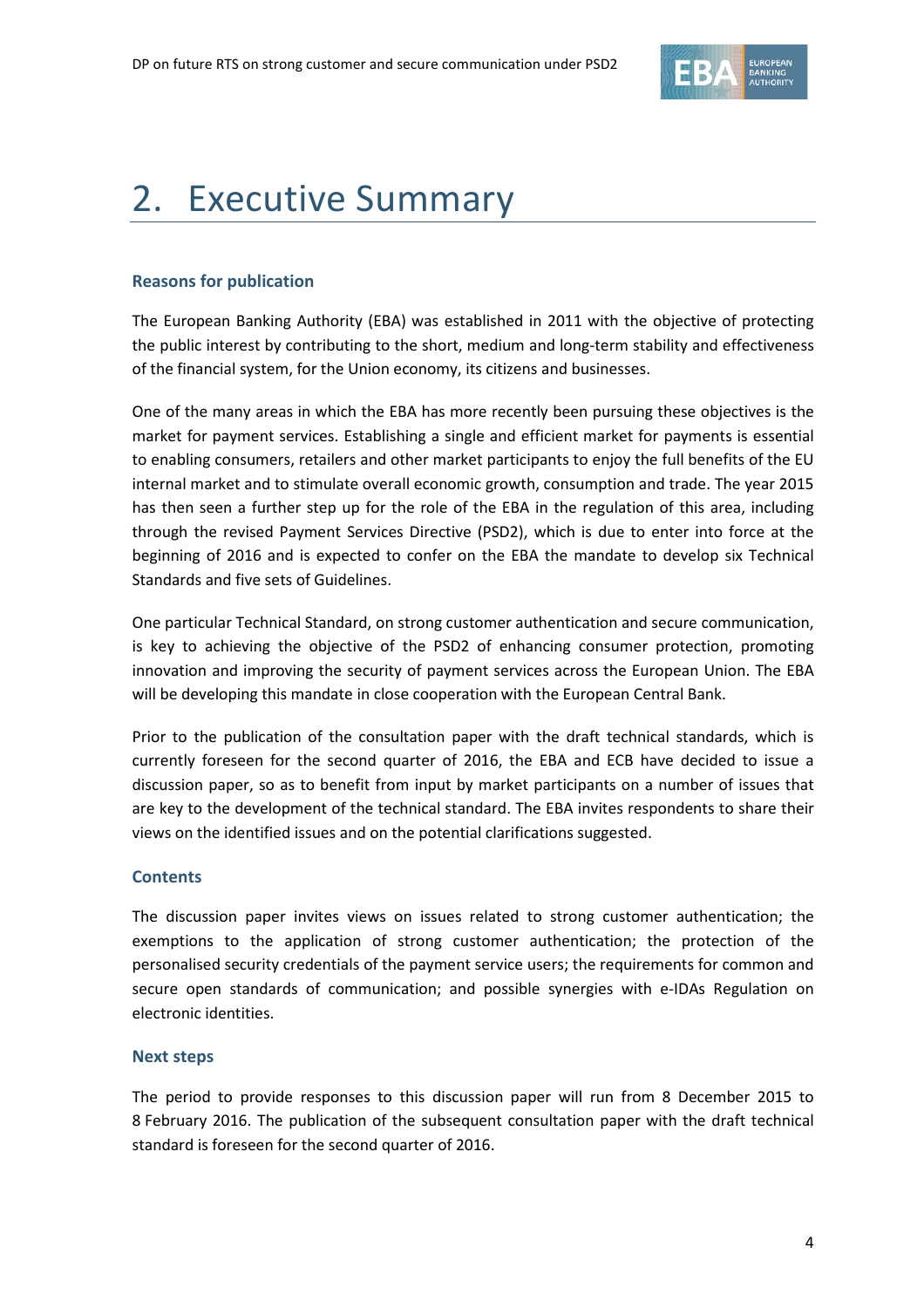

## 3. Background and rationale

## Background

- 1. The European Banking Authority (EBA) was established in 2011 with the objective of protecting the public interest by contributing to the short, medium and long-term stability and effectiveness of the financial system, for the Union economy, its citizens and businesses.<sup>[1](#page-4-0)</sup> According to its founding regulation, the EBA is to pursue this objective by contributing to
	- improving the functioning of the internal market, including, in particular, a sound, effective and consistent level of regulation and supervision;
	- ensuring the integrity, transparency, efficiency and orderly functioning of financial markets;
	- strengthening international supervisory coordination;
	- preventing regulatory arbitrage and promoting equal conditions of competition;
	- ensuring the taking of credit and other risks are appropriately regulated and supervised; and
	- enhancing customer protection.
- 2. In addition, the EBA is mandated to monitor new and existing financial activities and adopt guidelines and recommendations, [2](#page-4-1) with a view to
	- promoting the safety and soundness of markets and convergence of regulatory practice,
	- achieving a coordinated approach to the regulatory and supervisory treatment of new or innovative financial activities, and
	- ensuring that market participants engaging with innovations can have confidence in doing so.
- 3. One of the many areas in which the EBA has more recently been pursuing these objectives is the market for payment services. Establishing a single and efficient market for payments is essential to enabling consumers, retailers and other market participants to enjoy the full

 $\overline{a}$ 

<span id="page-4-0"></span> $1$  See Article 1(5) of the EBA's founding regulation at  $\frac{http://eur-lex.europa.eu/legal-}{$ 

[content/EN/TXT/?uri=CELEX:32010R1093](http://eur-lex.europa.eu/legal-content/EN/TXT/?uri=CELEX:32010R1093)

<span id="page-4-1"></span> $<sup>2</sup>$  Ibid, Article 9</sup>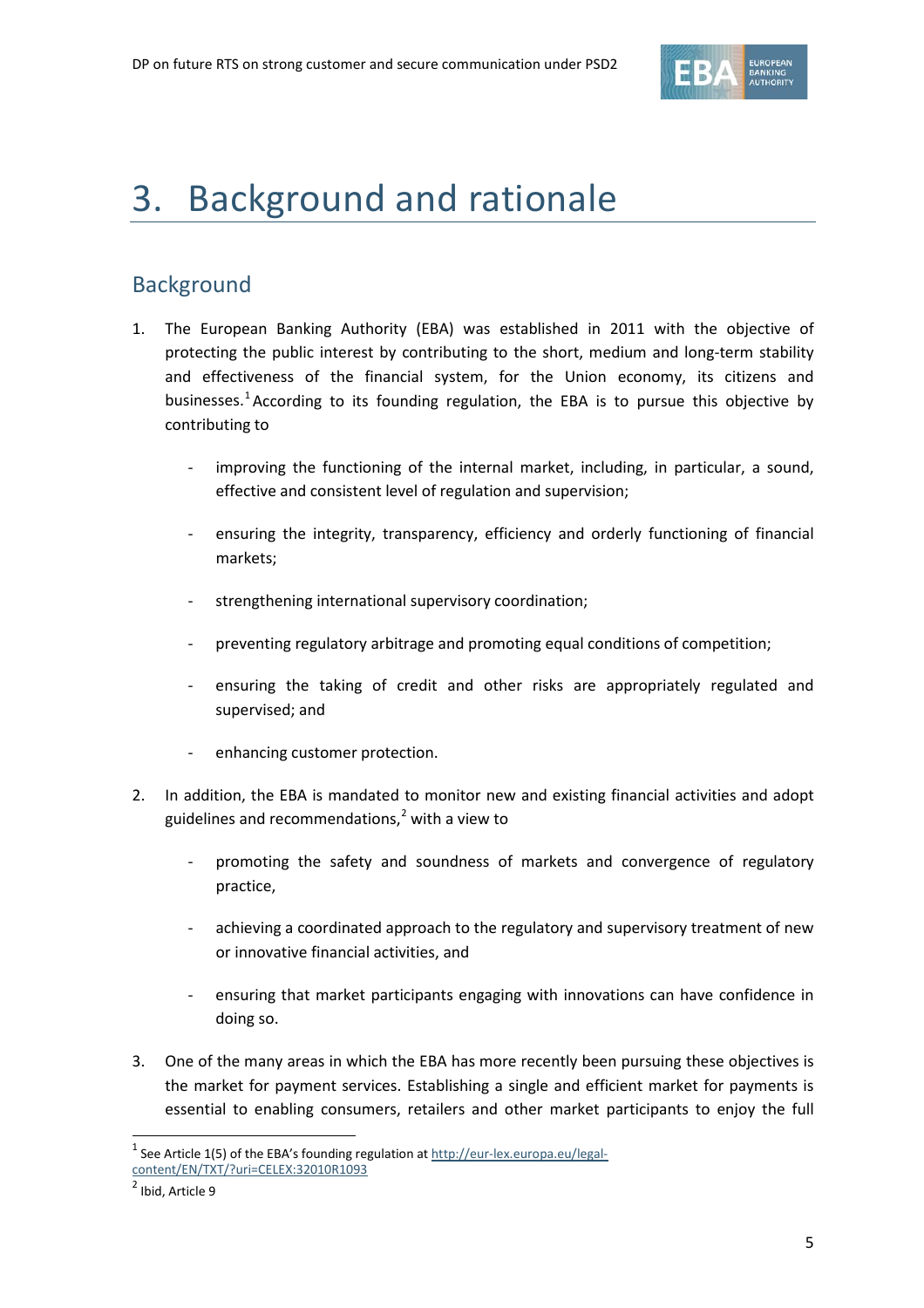

benefits of the EU internal market and to stimulate overall economic growth, consumption and trade.

- 4. In fulfilment of its innovation mandate, for example, the EBA issued, in July 2014, an *Opinion on Virtual Currencies*, setting out a short term and long term regulatory approach towards this particular innovation.<sup>[3](#page-5-0)</sup> And in December that same year the EBA published final *Guidelines on the Security of Internet Payments*, which are aimed at promoting the safety of markets, protecting consumers, and contributing to an effective and consistent level of regulation.[4](#page-5-1)
- 5. The year 2015 has then seen a further step up for the role of the EBA in the regulation of payments across the EU, with several EU Directives and Regulations conferring mandates on the EBA. This includes:
	- the Regulation on Interchanges Fees for Card-based Transactions (IFR), which requires the EBA to develop draft Regulatory Technical Standards (RTS) to define how to separate payment card schemes and processing entities so that they are independent from one another, and
	- the revised and pending Payment Services Directive (PSD2), which is expected to enter into force in January 2016 and expected to confer on the EBA the development of six Technical Standards and five sets of Guidelines.
- 6. With regard to the PSD2, the EBA will have to develop some of the mandates within 12 months of entry into force of the Directive (which is estimated to occur in January 2016), while others are due within 18 or 24 months.
- 7. In terms of interaction with stakeholders, the EBA will develop these mandates in the same way as it has done for the other 100+ Technical Standards and 30+ Guidelines it has issued since its inception in 2011.<sup>[5](#page-5-2)</sup> Half way through the development process, the EBA will publish a Consultation Paper (CP) with *draft* requirements, and will usually do so for a period of 3 months. The EBA takes the responses to these consultations seriously, assesses them thoroughly and therefore provides, when later publishing the *final* requirements, an extensive feedback statement, or 'Final Report', that sets out whether or not, and if so how and why, the consultation responses have or have not resulted in changes between the draft and the final requirements.

 $\overline{a}$ 

<span id="page-5-0"></span><sup>&</sup>lt;sup>3</sup> See [http://www.eba.europa.eu/-/eba-proposes-potential-regulatory-regime-for-virtual-currencies-but-also-advises](http://www.eba.europa.eu/-/eba-proposes-potential-regulatory-regime-for-virtual-currencies-but-also-advises-that-financial-institutions-should-not-buy-hold-or-sell-them-whilst-n)[that-financial-institutions-should-not-buy-hold-or-sell-them-whilst-n](http://www.eba.europa.eu/-/eba-proposes-potential-regulatory-regime-for-virtual-currencies-but-also-advises-that-financial-institutions-should-not-buy-hold-or-sell-them-whilst-n)

<span id="page-5-1"></span><sup>4</sup> See [http://www.eba.europa.eu/regulation-and-policy/consumer-protection-and-financial-innovation/guidelines-on](http://www.eba.europa.eu/regulation-and-policy/consumer-protection-and-financial-innovation/guidelines-on-the-security-of-internet-payments)[the-security-of-internet-payments](http://www.eba.europa.eu/regulation-and-policy/consumer-protection-and-financial-innovation/guidelines-on-the-security-of-internet-payments)

<span id="page-5-2"></span> $^5$  In addition, the EBA has also published during that period 20+ Opinions, 60+ Reports, and more than a dozen other deliverables. For details, se[e http://www.eba.europa.eu/regulation-and-policy.](http://www.eba.europa.eu/regulation-and-policy) For the period 2015-17, and across all the EU Directives and Regulations that fall into its remit, the EBA will develop another 50+ technical standards and 55+ sets of Guidelines.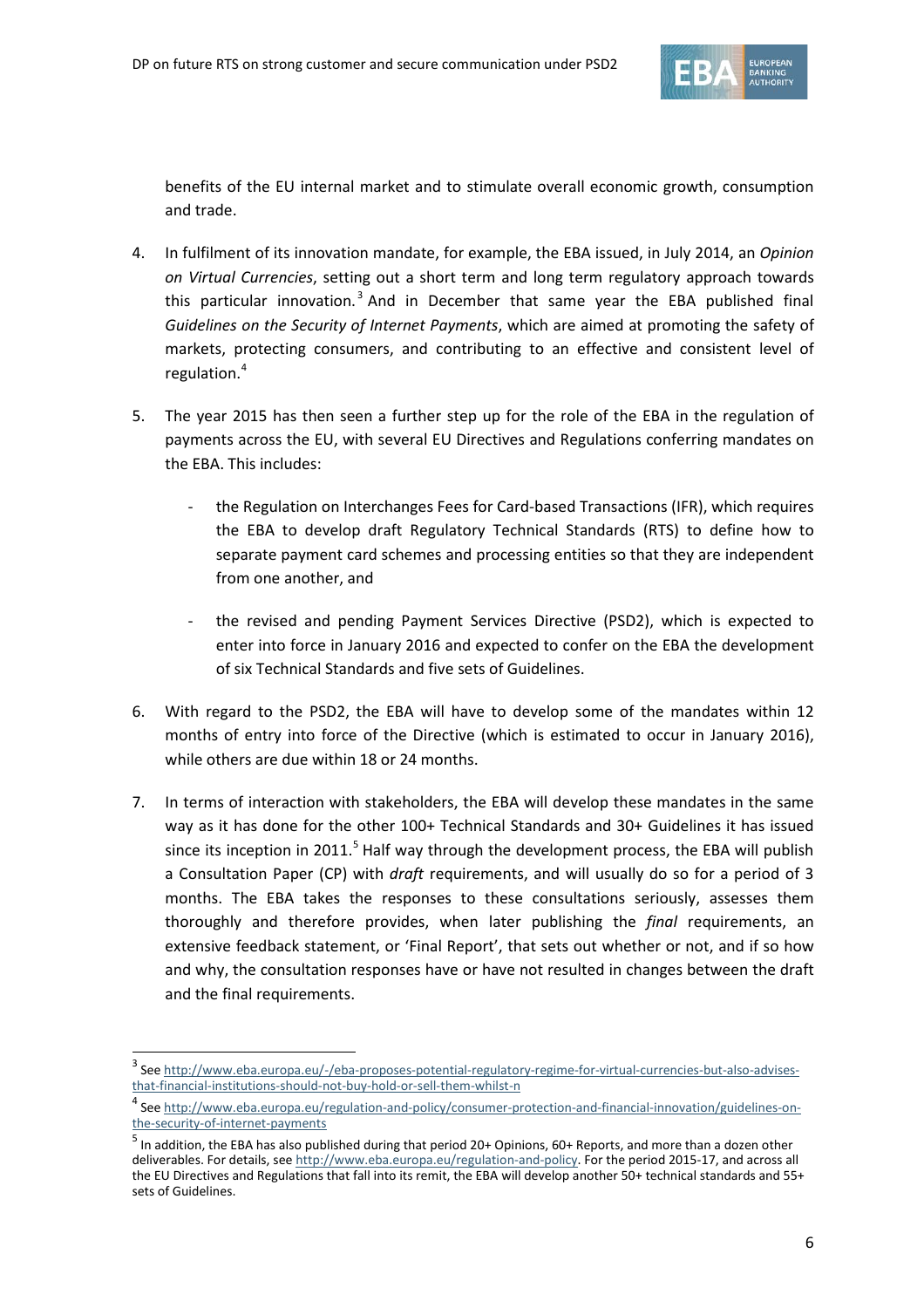

- 8. Depending on the nature of the topic, the EBA may additionally invite stakeholders to a Public Hearing during the consultation period, with a view to answer questions that will allow stakeholders better to devise their pending responses. The date for any Public Hearing will be published on the EBA website at the moment when the related Consultation Paper is published.
- 9. Depending on the complexity of the mandate at hand, the EBA may also decide to seek additional input from stakeholders already at the beginning of the policy development process. It may do so by requesting input bilaterally from particular firms, trade associations or other stakeholders, or it may issue a Discussion Paper (DP).
- 10. Unlike a Consultation Paper, a DP does not suggest any specific regulatory solutions. Instead, it identifies and characterizes the problems or issues that the future regulatory approach is meant to mitigate, and asks respondents to express their views on the way the EBA has identified and characterized the problem. A DP is usually chosen if the audience from which input is sought is so wide and heterogeneous that more targeted forms of interaction, such as bilateral meetings or workshops, would not allow the EBA to obtain the breadth of views required. The approach summarized above will be followed for all Technical Standards and Guidelines that are conferred on the EBA in the PSD2.
- 11. One particular Technical Standard, on strong customer authentication and secure communication provided in Article 98 PSD2, recommends itself for using a DP, so as to seek early input into the policy development process, and it is this technical standard that is the subject of the Discussion Paper on hand. Akin to all security-related mandates in the PSD2, the EBA has developed this DP in close cooperation with the European Central Bank (ECB).

### Rationale

- 12. The overall objective of the security-related mandates conferred on the EBA is set out in recital 95 of the Directive, which states that "the security of electronic payments is fundamental in order to ensure the protection of users and the development of a sound environment for e-commerce. All payment services offered electronically should be carried out in a secure manner, adopting technologies able to guarantee the safe authentication of the user and to reduce, to the maximum extent possible, the risk of fraud."
- 13. Thus it brings a number of new and important elements and improvements to the EU electronic payments market, which are aimed at:
	- a) improving consumer protection against fraud, possible abuses and payment incidents through enhanced security requirements for electronic payments, such as making strong customer authentication for electronic payments compulsory; and
	- b) promoting competition through a regulatory framework conducive to guaranteeing equivalent operating conditions to existing and new market players, enabling new services, so called Payment Initiation Services (PIS) and Account Information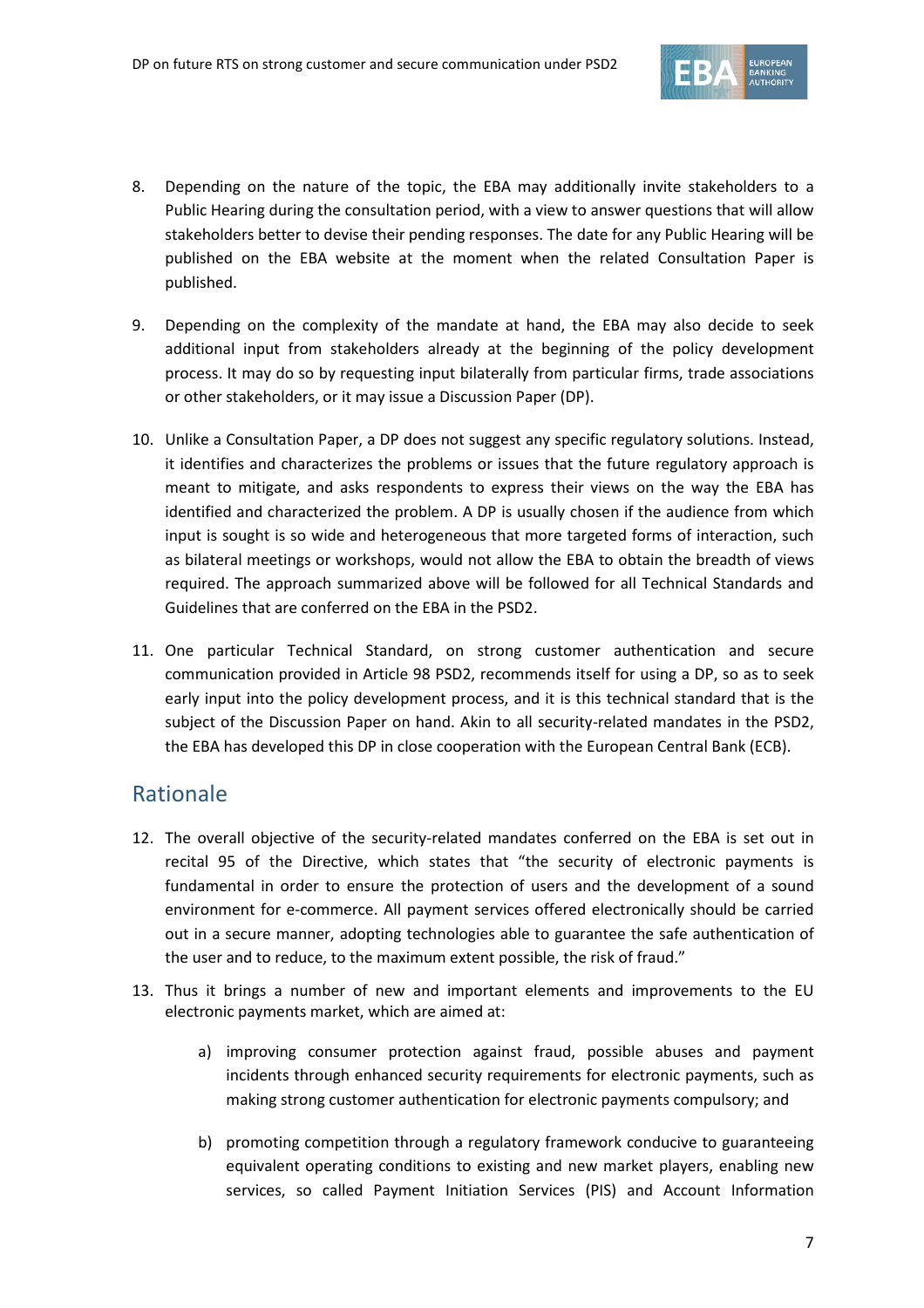

Services (AIS), and the development of innovative mobile and internet payments in Europe.

- 14. PSD2 (chapter 5) requires in particular for the EBA to issue Guidelines and draft Regulatory Technical Standards to ensure the establishment of adequate security measures for electronic payments. The mandates include:
	- Guidelines on the establishment, implementation and monitoring of the security measures, including certification processes where relevant, for the management of operational and security risks (article 95);
	- Guidelines with regard to (a) payment service providers, on the classification of major incidents, and on the content, the format, including standard notification templates, and the procedures for notifying such incidents; and to (b) competent authorities, on the criteria on how to assess the relevance of the incident and the details of the incident reports to be shared with other domestic authorities (article 96); and
	- Regulatory Technical Standards on authentication and communication (article 98).
- 15. The last mandate (in Article 98) is one of those that will benefit from input at the beginning of the policy development process through a DP. The EBA is required to publish the RTS by 12 months after the date of entry into force of the Directive. The Commission would then adopt the RTS, after which the PSD2 provides that another 18 months pass until the RTS applies. The exact date of said application is unknown as it depends, inter alia, on the extent to which the EU Parliament and EU Council exercise their scrutiny rights during the adoption process. However, given the timelines set out in PSD2 as per above, the very earliest application date is October 2018 $^6$  $^6$ .
- 16. Article 98 foresees that EBA shall develop, in close cooperation with the ECB, draft Regulatory Technical Standards addressed to payment service providers (PSP) specifying:
	- (a) the requirements of the strong customer authentication when the payer accesses his payment account online; initiates an electronic payment transaction or carries out any action, through a remote channel, which may imply a risk of payment fraud or other abuses;
	- (b) the exemptions from the application of strong customer authentication, based on the level of risk involved in the service provided; the amount, the recurrence of the transaction, or both ; or the payment channel used for the execution of the transaction;

 $\overline{a}$ 

<span id="page-7-0"></span> $<sup>6</sup>$  This is based on the assumption that EBA delivers the final draft RTS by December 2016 and EU Commission adopts it</sup> within 3 months so April 2017.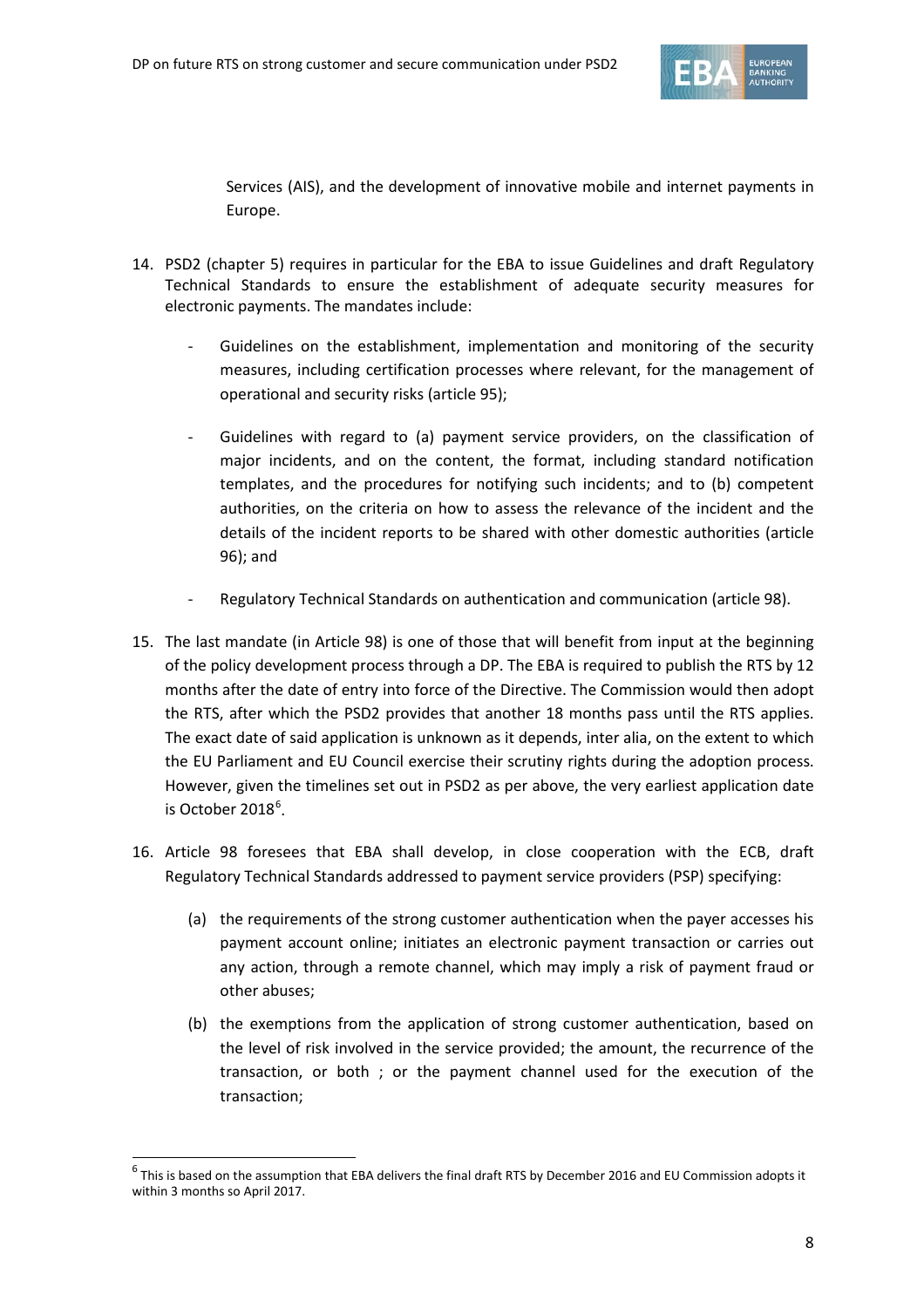

- (c) the requirements with which security measures have to comply in order to protect the confidentiality and the integrity of the payment service users' (PSU) personalised security credentials, and
- (d) the requirements for common and secure open standards of communication for the purpose of identification, authentication, notification, and information, as well as for the implementation of security measures, between account servicing payment service providers (ASPSP)<sup>[7](#page-8-0)</sup>, PIS providers, AIS providers, payers, payees and other payment service providers.
- 17. PSD2 provides that these draft RTS shall be developed by EBA in accordance with the following objectives:
	- ensuring an appropriate level of security for PSUs and PSPs, through the adoption of effective and risk-based requirements;
	- ensuring the safety of PSUs' funds and personal data;
	- securing and maintaining fair competition among all PSPs;
	- ensuring technology and business-model neutrality; and
	- allowing for the development of user-friendly, accessible and innovative means of payment.
- 18. When developing this particular RTS, the EBA will have to make difficult trade-offs between competing demands such as :
	- i. High security requirements (which may suggest a high degree of prescription in the requirements as to avoid circumvention of rules) versus facilitation of the development of innovative security solutions in years to come (which may suggest the opposite, i.e. high level requirements that provide certain flexibility);
	- ii. High security requirements (which may suggest that the payment user will be subject to a set of security and authentication steps) versus customer convenience (which may suggest the exact opposite, i.e. one-click payments); and
	- iii. Very detailed requirements for common and open standards of communication to be implemented by all account servicing payment service providers to avoid a scenario where in practice the solutions implemented by APSPs are so divergent that these become a barrier for AIS and PIS to provide payment account access services but may limit future innovations in communication standards versus less detailed requirements which could allow the exact opposite (i.e. allow for future innovations

 $\overline{a}$ 

<span id="page-8-0"></span> $<sup>7</sup>$  PSD2 article 4 (17) "Account servicing payment service provider" means a payment service provider providing and</sup> maintaining payment accounts for a payer.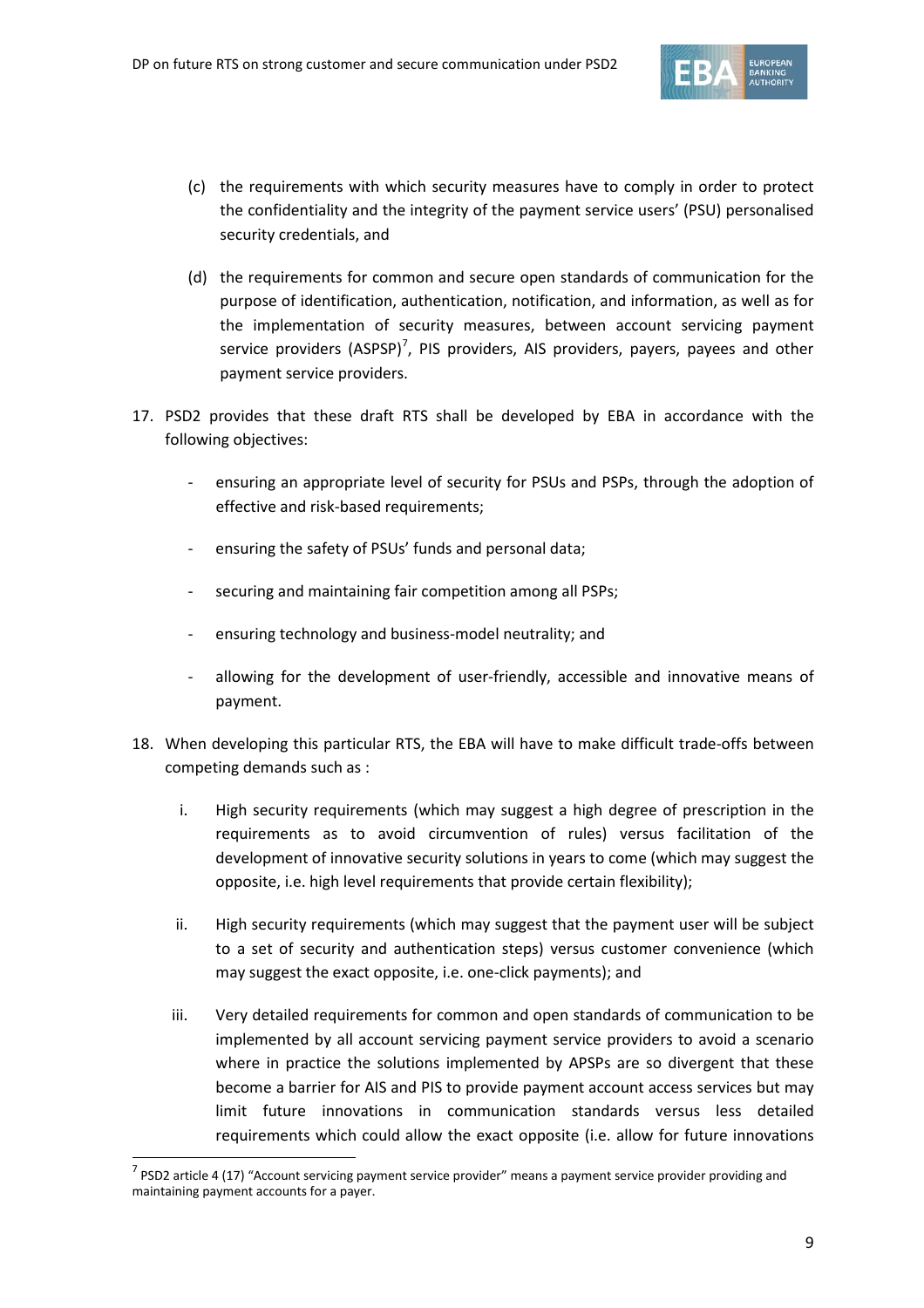

in communication standards but establish a barrier for AIS and PIS to provide their services).

- 19. In that respect, the EBA has identified several issues that would benefit from views by market participants before the EBA starts developing the draft RTS. The EBA invites respondents to share their views on the identified issues and on the potential clarifications suggested in this Discussion Paper.
- 20. To that end, the Discussion Paper is organised in five sub-chapters, the sequence of which follows the structure of the mandate conferred on EBA by Article 98 PSD2 and ending with a specific chapter related to possible synergies with the electronic identification and trust services for electronic transactions regulation (e-IDAS). Chapter 4.1 invites views on the issues related to strong customer authentication. This is followed by chapter 4.2, which considers issues related to the exemptions to the application of strong customer authentication. Chapter 4.3, in turn, addresses issues related to the protection of the PSUs' personalised security credentials. Chapter 4.4 aims at investigating the requirements for common and secure open standards of communication. Finally, Chapter 4.5 outlines possible synergies with e-IDAs Regulation.
- 21. Technical terms used in this Discussion Paper are based on the definitions of the PSD2. The EBA will use the responses to the DP as one of the inputs for the development of draft RTS, on which it will publicly consult in Q2 or Q3 of 2016.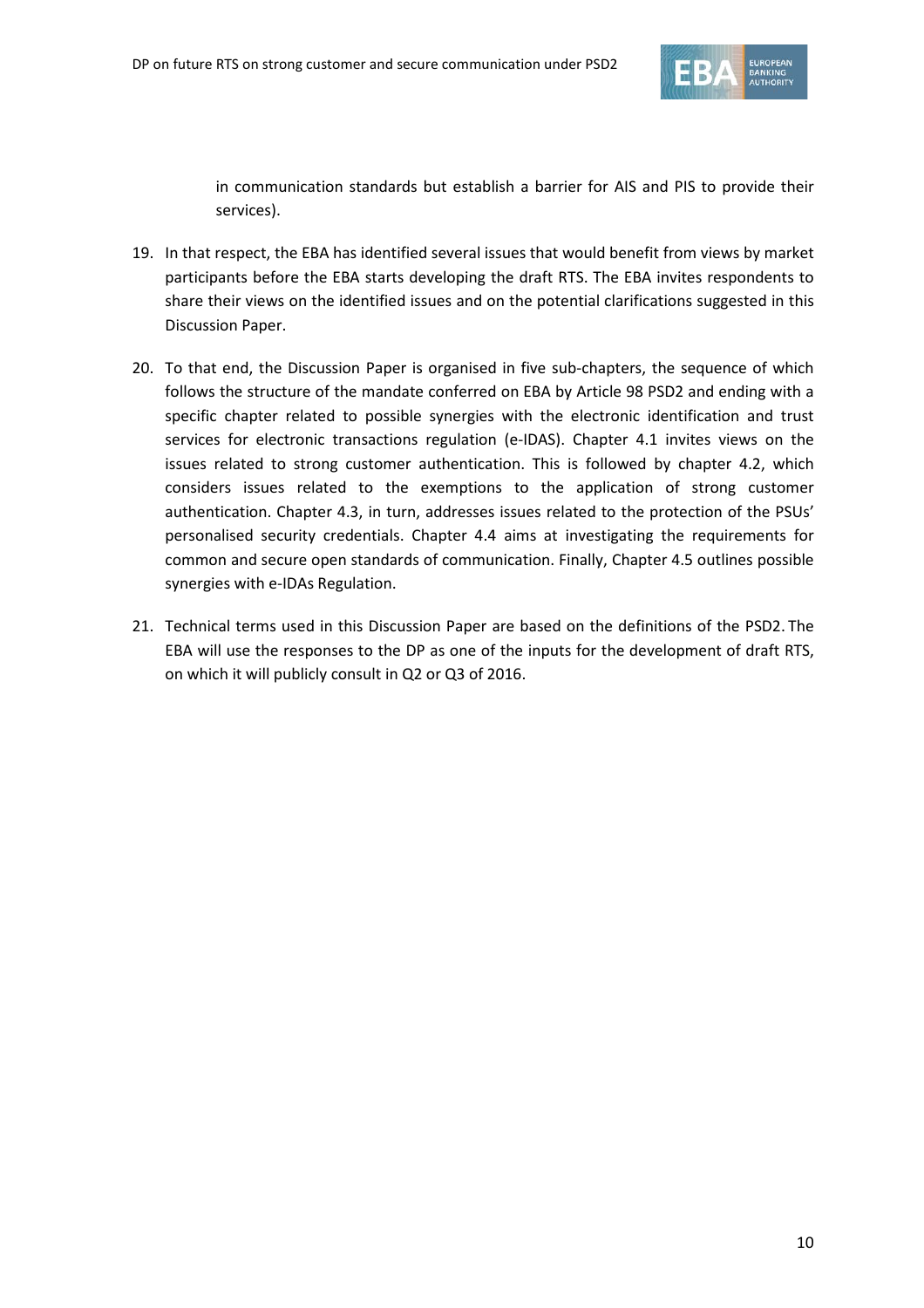

# 4. Discussion

## 4.1 Considerations prior to developing the requirements on strong customer authentication

#### **Background on PSD2 provisions**

- 22. Article 97(1) and (3) PSD2 requires PSPs to apply strong customer authentication and have in place adequate security measures to protect the confidentiality and the integrity of the PSUs' personalised security credentials when the payer
	- a) accesses its payment account online;
	- b) initiates an electronic payment transaction; or
	- c) carries out any action, through a remote channel, which may imply a risk of payment fraud or other abuses.
- 23. Article 97(2) provides that, with regard to the initiation of electronic remote payment transactions, payment service providers shall apply strong customer authentication, which includes elements that dynamically link the transaction to a specific amount and a specific payee.
- 24. Article 4(29) PSD2 defines authentication as any procedure which allows the PSPs to verify the identity of a PSU or the validity of the use of a specific payment instrument, including the use of the user's personalised security credentials (PSC).
- 25. Article 4(30) provides that "strong customer authentication means an authentication based on the use of two or more elements categorised as knowledge (something only the user knows), possession (something only the user possesses) and inherence (something the user is) that are independent, in that the breach of one does not compromise the reliability of the others, and is designed in such a way as to protect the confidentiality of the authentication data."
- 26. Article 4(31) reads that "personalised security credentials means personalised features provided by the payment service provider to a payment service user for the purposes of authentication".

#### **Issues for discussion**

27. First, EBA's considerations with respect to these terms and concepts in the context of drafting the RTS under its mandate in Article 98 are summarised below: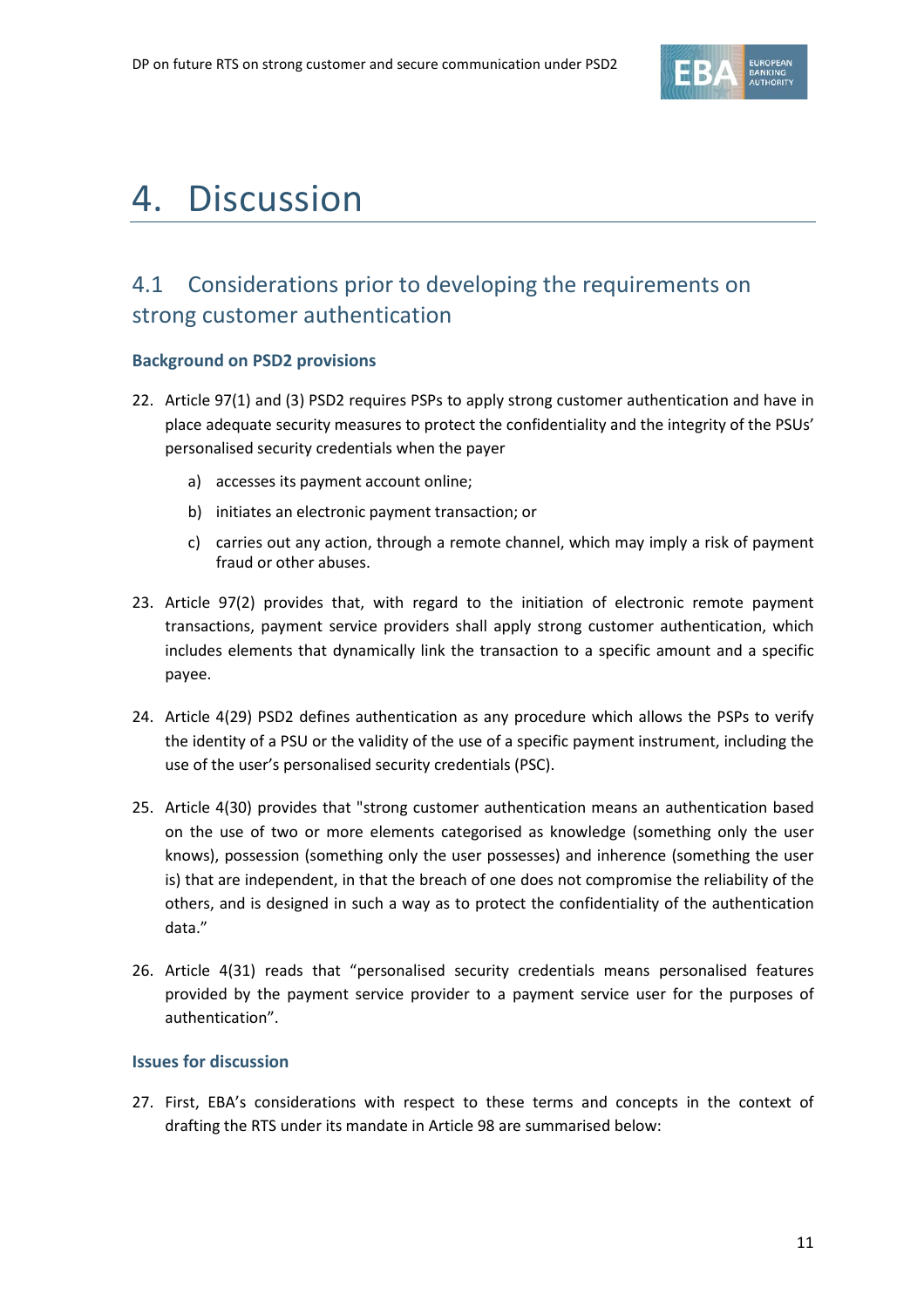

- i. with regard to (a) above, online access to payment accounts would cover all services where a PSU is using a device (e.g. PC, mobile device<sup>[8](#page-11-0)</sup>, chip card, ATM) to log into the payment account for to retrieve information on the payment account. Online in this respect is understood as establishing a connection facilitating the message exchange between the device and the network hosting the payment account information for example via internet or telecommunication.
- ii. with regard to (b) above, the initiation of electronic payment transactions would cover all payment transactions within the scope of PSD2 (such as card payments, credit transfers, e-money transactions, direct debits), except where the payment instruction is not electronic (such as physical mail-order, paper based credit transfer or paper based direct debits or telephone orders).
- iii. with regard to (c) above, actions carried out via a remote channel that may imply a risk of payment fraud or other abuses could be clarified as covering all actions intrinsically linked to payment services not covered in the categories (a) and (b) above. This could for example include actions related to the activation and deactivations of payment functionalities, the amendment of trusted beneficiaries ("white lists") - or blocked beneficiaries ("black-lists"), the setting of limits or the generation of virtual cards or changing PSU data that may imply a risk of payment fraud or other abuses. It only includes actions that are conducted via the internet or through a device that can be used for distance communication (e.g. mobile devices).
- 28. Second, in the understanding of the EBA, in case of strong customer authentication PSCs aim at binding the identity of a Payment Service User (i.e. a natural or legal person) to authentication elements. Thus, at the time of registration for a payment service or payment method, the provision of personalised security credentials involves the recording of authentication elements by the PSP.
- 29. The authentication elements for the purpose of strong customer authentication are categorised as "knowledge", "possession", or "inherence":
	- i. with regard to "knowledge" elements, these could be described as covering static passwords, codes or a personal identification number known only by the user
	- ii. with regard to "possession" elements, these could be described as covering the possession of a physical object or potentially data controlled only by the PSU.
	- iii. with regard to "inherence" elements, these could be clarified as covering biometric characteristics of the PSU such as a fingerprint or an iris scan.
- 30. At the moment of accessing a payment account or initiating a payment, the use of two elements from the different categories above, serve in a strong customer authentication

 $\overline{a}$ 

<span id="page-11-0"></span> $8$  In this respect, a "mobile device" is defined as a handheld device which is (i) able to connect to other devices or systems via radio technologies (e.g. GSM/GPRS/UMTS, Wi-Fi, NFC, Bluetooth) and (ii) equipped with a multimedia interface for user interaction (e.g. display, keyboard, loudspeaker).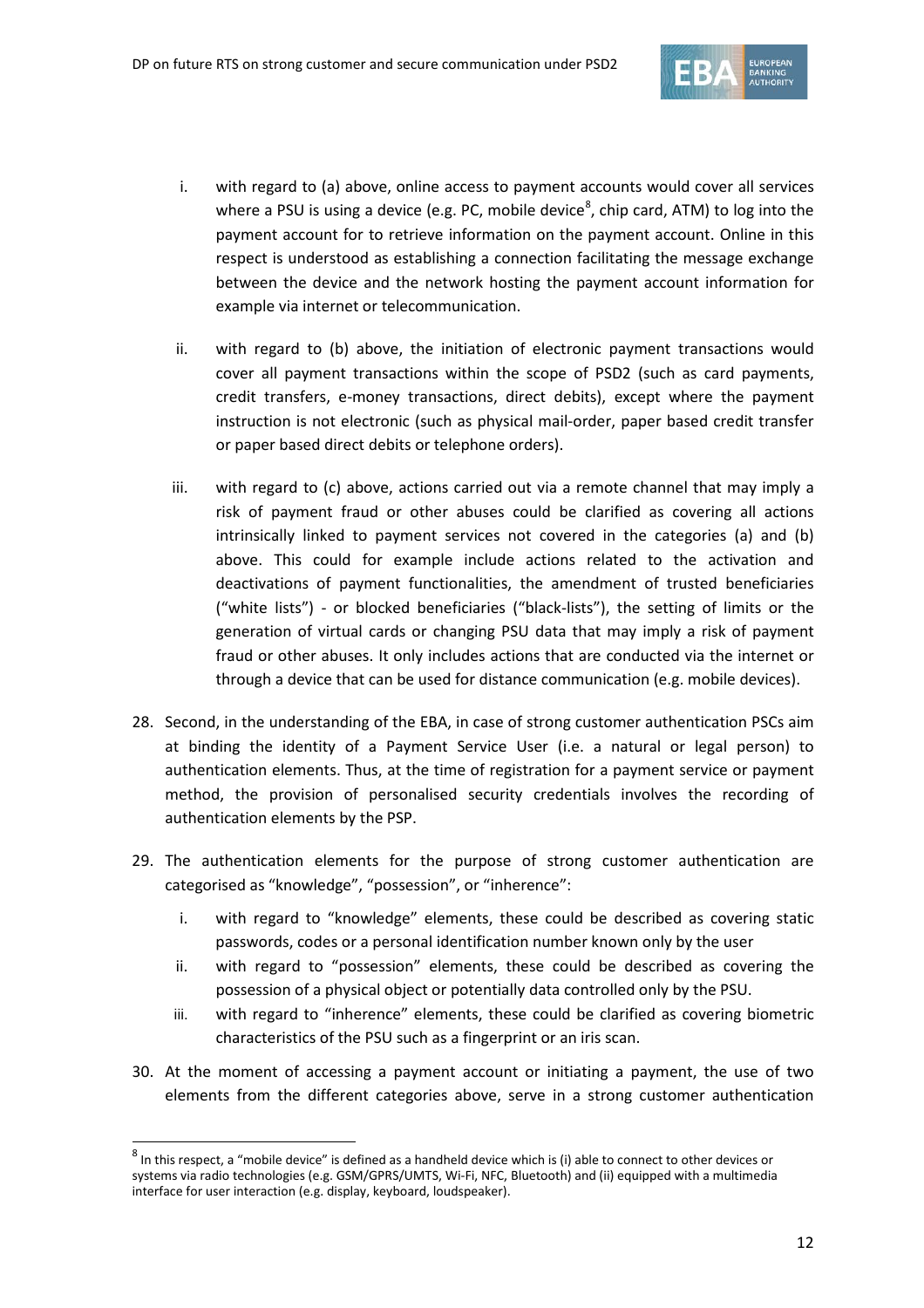

procedure to demonstrate the identity of a payment service user or the validity of the use of a specific payment instrument.

- 31. For strong customer authentication the PSCs can be either a valid combination of these elements themselves or something which is only generated when all the elements have been provided (e.g. an algorithm in a chip produces a one-time password or cryptogram, based on a challenge responses where the PSU is asked for a PIN).
- 32. EBA has identified that a potential complication for compliance with the requirements of Article 97(2) might be related to the independence of the authentication elements, for example when the PSU makes a purchase or accesses his account on a mobile device which at the same time contains the credential (e.g. as part of the hardware and/or software layer) or is used to receive or retrieve the credential (e.g. via SMS or downloading codes from the cloud). Indeed, in that case a potential compromise of the mobile device itself compromises the reliability of the two authentication elements.
- 33. Third, PSD 2 does not provide details on how the authentication procedure should work for electronic remote payment transactions, where payment service providers apply strong customer authentication that includes elements which dynamically link the transaction to a specific amount and a specific payee.
- 34. In the understanding of EBA, the purpose of "dynamic linking" and the "dynamic code" mentioned in the recitals is to ensure that the authentication value used for a remote transaction can neither be used for any other purpose than originally intended by the payer nor be re-used if it is disclosed. Thus dynamic linking aims at providing a high assurance that the PSU has been identified and is authorising a specific payment transaction.
- 35. A complication in that respect is that there are possibly some scenarios in which a requirement for dynamic linking for the initiation of a transaction might be difficult to implement, because of either the characteristics of the channel itself (e.g. authentication given via voice over IP or Interactive voice response systems), or because the transaction amount is unknown (e.g. which amount to specify for recurrent direct debits or recurrent cards transactions).
- 36. A potentially helpful way to address the latter would be for the EBA to consider under its future regulatory technical standards which exemptions might be necessary (see also chapter 4.2 for further details).

#### **Questions**

1. With respect to Article 97(1) (c), are there any additional examples of transactions or actions implying a risk of payment fraud or other abuses that would need to be considered for the RTS? If so, please give details and explain the risks involved.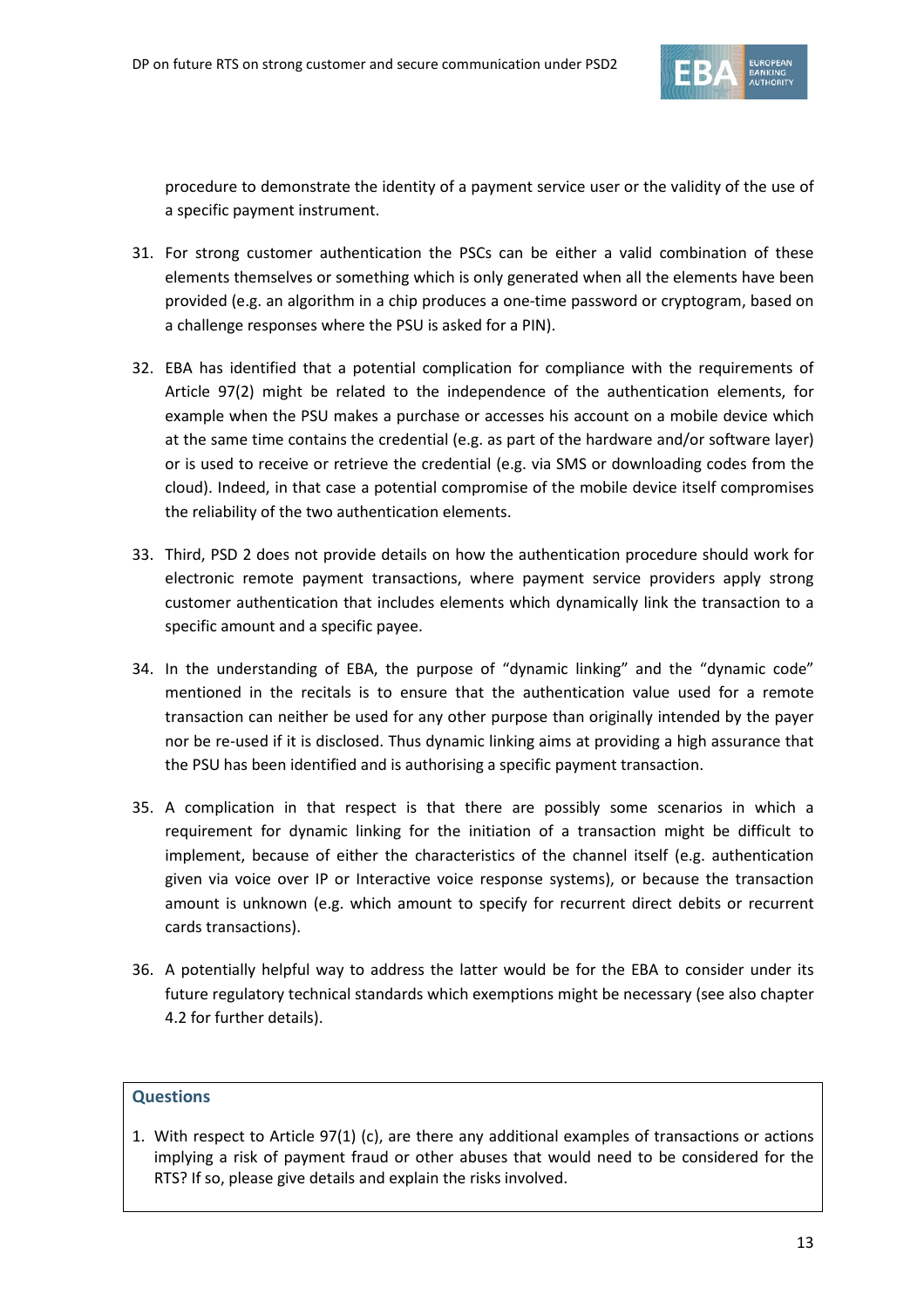

- 2. Which examples of possession elements do you consider as appropriate to be used in the context of strong customer authentication, must these have a physical form or can they be data? If so, can you provide details on how it can be ensured that these data can only be controlled by the PSU?
- 3. Do you consider that in the context of "inherence" elements, behaviour-based characteristics are appropriate to be used in the context of strong customer authentication? If so, can you specify under which conditions?
- 4. Which challenges do you identify for fulfilling the objectives of strong customer authentication with respect to the independence of the authentication elements used (e.g. for mobile devices)?
- 5. Which challenges do you identify for fulfilling the objectives of strong customer authentication with respect to dynamic linking?
- 6. In your view, which solutions for mobile devices fulfil both the objective of independence and dynamic linking already today?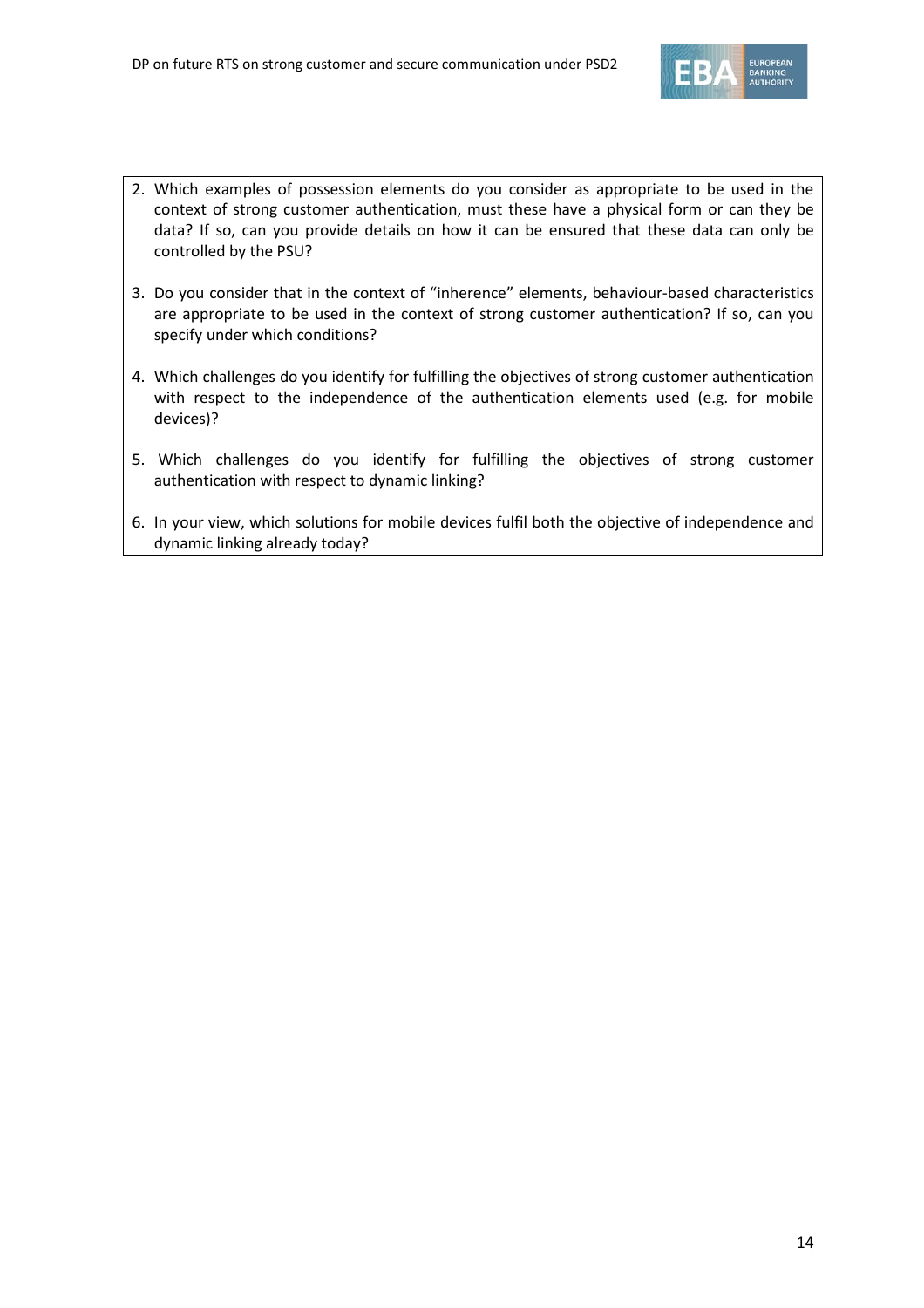

## 4.2 The exemptions to the application of strong customer authentication

#### **Background on PSD2 provisions**

- 37. Recital 95 provides that the "security of electronic payments is fundamental for ensuring the protection of users and the development of a sound environment for e-commerce. All payment services offered electronically should be carried out in a secure manner, adopting technologies able to guarantee the safe authentication of the user and to reduce, to the maximum extent possible, the risk of fraud. There does not seem to be a need to guarantee the same level of protection to payment transactions initiated and executed with modalities other than the use of electronic platforms or devices, such as paper-based payment transactions, mail orders or telephone orders."
- 38. The same recital continues to provide that "a solid growth of internet payments and mobile payments should be accompanied by a generalised enhancement of security measures. Payment services offered via internet or via other at-distance channels, the functioning of which does not depend on where the device used to initiate the payment transaction or the payment instrument used are physically located, should therefore include the authentication of transactions through dynamic codes, in order to make the user aware, at all times, of the amount and the payee of the transaction that the user is authorising."
- 39. Recital 96 then adds that "the security measures should be compatible with the level of risk involved in the payment service. In order to allow the development of user-friendly and accessible means of payment for low-risk payments, such as low value contactless payments at the point of sale, whether or not they are based on mobile phone, the exemptions to the application of security requirements should be specified in regulatory technical standards.(…)"
- 40. Article 74 (2) provides that "*Where* the *payer's* payment service provider does not require strong customer authentication, the payer shall not bear any financial losses unless the payer has acted fraudulently. Where the payee or the payment service provider of the payee fails to accept strong customer authentication, it shall refund the financial damage caused to the payer's payment service provider.
- 41. Finally, Article 98.3 PSD2 specifies that the exemptions for strong customer authentication shall be based on the following criteria:
	- the level of risk involved in the service provided;
	- the amount and/or the recurrence of the transaction;
	- the payment channel used for the execution of the transaction.

#### **Issues for discussion**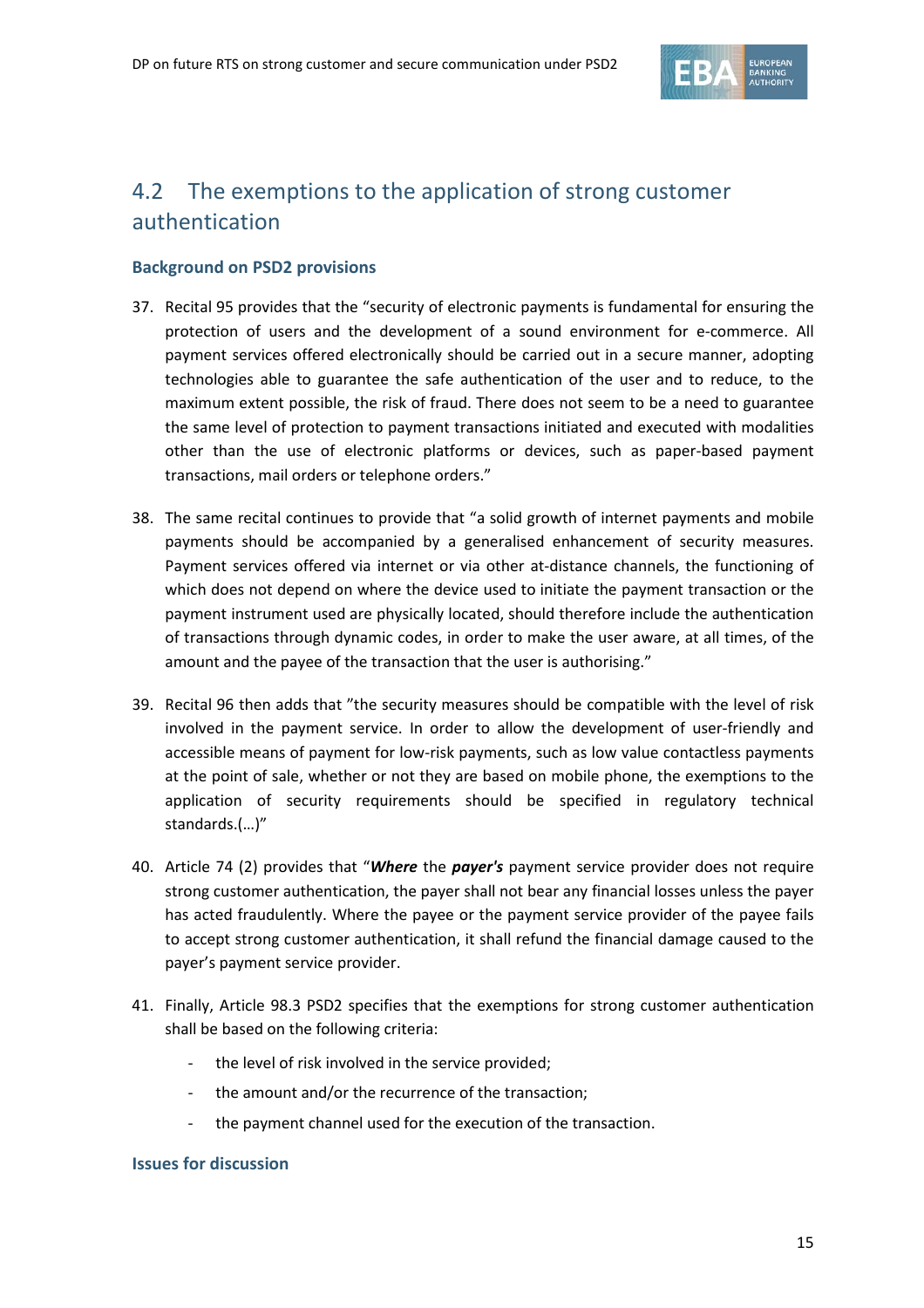

- 42. However, PSD 2 does not provide details on the criteria to be considered by PSPs for future exemptions for strong customer authentication. A potentially helpful way to address this issue would be for the EBA to clarify for example that exemptions could apply for:
	- A. low-value payments as defined in the PSD2 provided that the risk for cumulative transaction are monitored;
	- B. outgoing payments to trusted beneficiaries included in previously established white lists by a PSU;
	- C. transfers between two accounts of the same PSU held at the same PSP;
	- D. low-risk transactions based on a transaction risk analysis (taking into account detailed criteria to be defined in the RTS);
	- E. purely consultative services, with no display of sensitive payment data, taking into account data privacy laws
- 43. Considering the scope of Article 97 and the fact that PSD2 excludes paper-based transactions, mail and telephone order, the EBA has so far not identified circumstances that would justify considering exemptions based on the payment channel used for the execution of the transaction. Moreover, the EBA observes that a number of providers can, when receiving an authorisation request, not necessarily identify the payment channel (e.g. mobile versus internet payments).
- 44. With respect to D above, the EBA currently observes in the market that the reliability of such analysis is closely related to the availability of sufficiently detailed information and history from both, the payer and payee.
- 45. A potentially helpful way to address this issue would be for the EBA to consider providing clarification in its future regulatory technical standards as to which kind of capabilities and minimum set of information are required for such tools reliably to evaluate the risk of a transaction. Such capability could, for example, be required to be based on comprehensive real-time risk analysis taking into account (a) an adequate transaction history of that customer to evaluate the latter's typical spending and behaviour patterns, (b) information about the customer device used (e.g. IP address, model, operating system, language preferences) and where applicable (c) a detailed risk profile of the payee (e.g. types of service provided, transaction history) and the payees device (where applicable).

#### **Questions**

- 7. Do you consider the clarifications suggested regarding the potential exemptions to strong customer authentication, to be useful?
- 8. Are there any other factors the EBA should consider when deciding on the exemptions applicable to the forthcoming regulatory technical standards?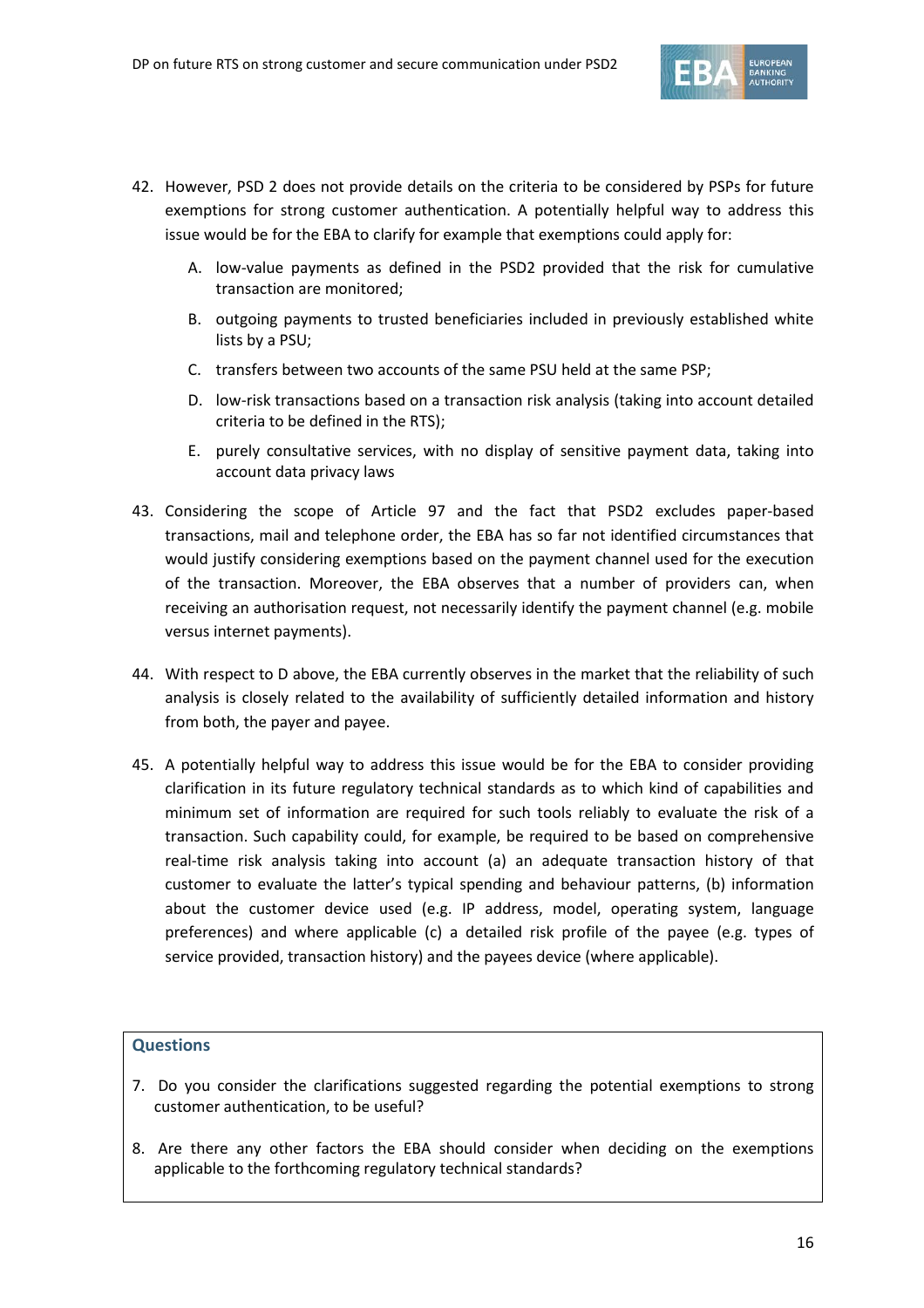

9. Are there any other criteria or circumstances which the EBA should consider with respect to transaction risks analysis as a complement or alternative to the criteria identified in paragraph 45?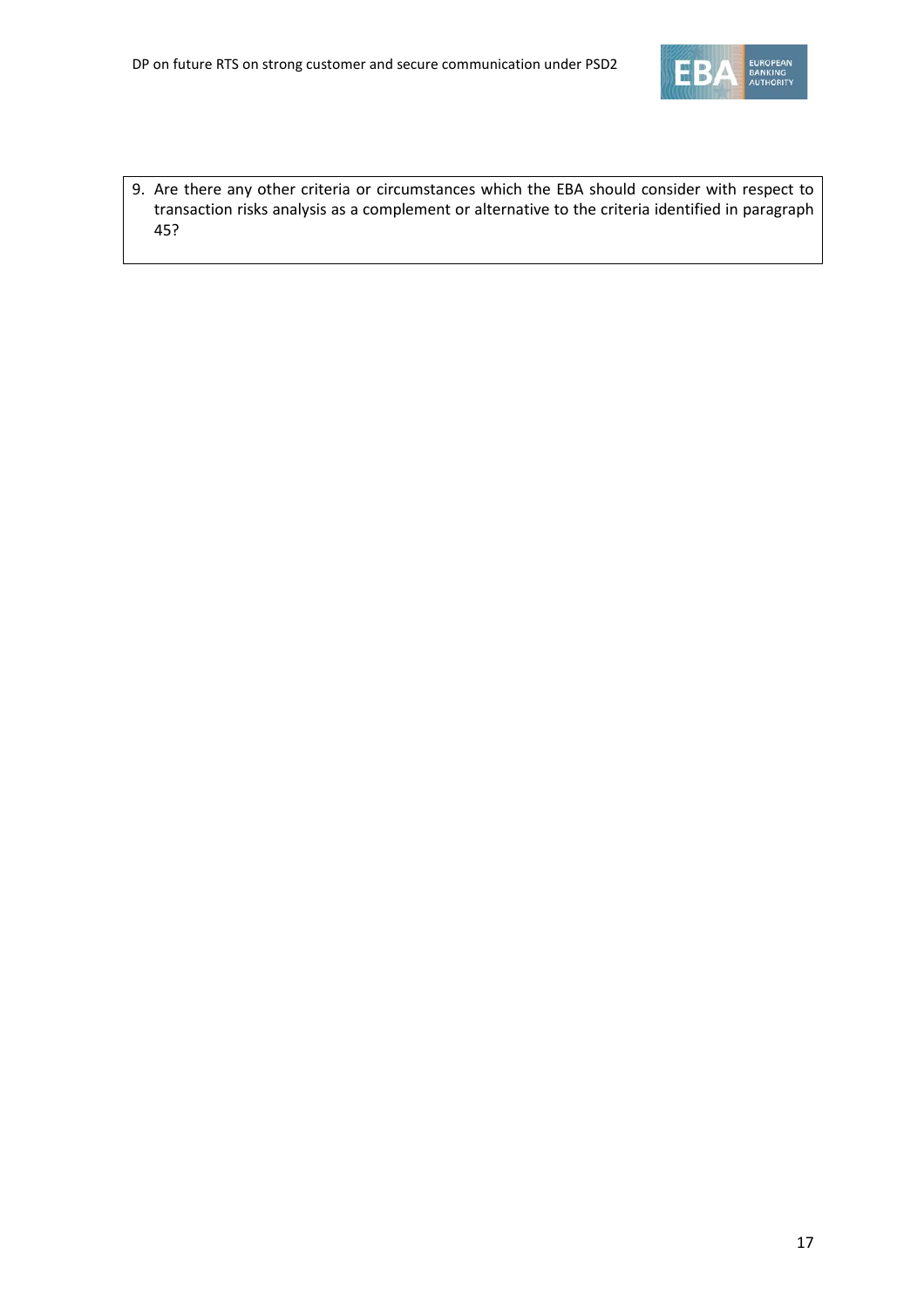

## 4.3 The protection of the payment service users' personalised security credentials

#### **Background on PSD2 provisions**

- 46. Article 97(3) of PSD2 states that Member States shall ensure that payment service providers have in place adequate security measures to protect the confidentiality and integrity of payment service users' personalised security credentials
- 47. Article 98(c) confers on EBA the mandate to develop the draft regulatory technical standards with which PSPs have to comply with, in accordance with Article 97(3), in order to protect the confidentiality and the integrity of the payment service users' personalised security credentials (PSC).
- 48. Article 4(31) defines "personalised security credentials" as personalised features provided by the PSPs to a PSU for the purpose of authentication.
- 49. Recital (94) outlines that EBA should in this respect systematically assess and take into account the privacy dimension, identify the associated risks and potential the remedies to minimise such threats to data protection.
- 50. Recital (96) states that "safe use of personalised security credentials is needed to limit the risks relating to phishing and other fraudulent activities. In that respect, the user should be able to rely on the adoption of measures that protect the confidentiality and integrity of personalised security credentials. Those measures typically include encryption systems based on personal devices of the payer, including card readers or mobile phones, or provided to the payer by its account servicing payment service provider via a different channel, such as by. SMS or email. The measures, typically including encryption systems, which may result in authentication codes such as one-time passwords, are able to enhance the security of payment transactions. The use of such authentication codes by payment service users should be considered to be compatible with their obligations in relation to payment instruments and personalised security credentials also when payment initiation service providers or account information service providers are involved".

#### **Issues for discussion**

- 51. One of the questions arising in this respect is how to ensure, throughout the payment chain, the protection of users' personalised security credentials as well as the privacy of PSU data. Such data might be particularly at risk where the data is:
	- A. created, issued and transmitted to the PSU (commonly referred to as "enrolment"), usually when the PSU signs up for a payment services (e.g. the opening of a payment account). Alternatively "enrolment" may be carried out prior to signing up for the payment services or at a later stage by the PSP itself (e.g. provision of new or additional types of credentials) or undertaken by providers of electronic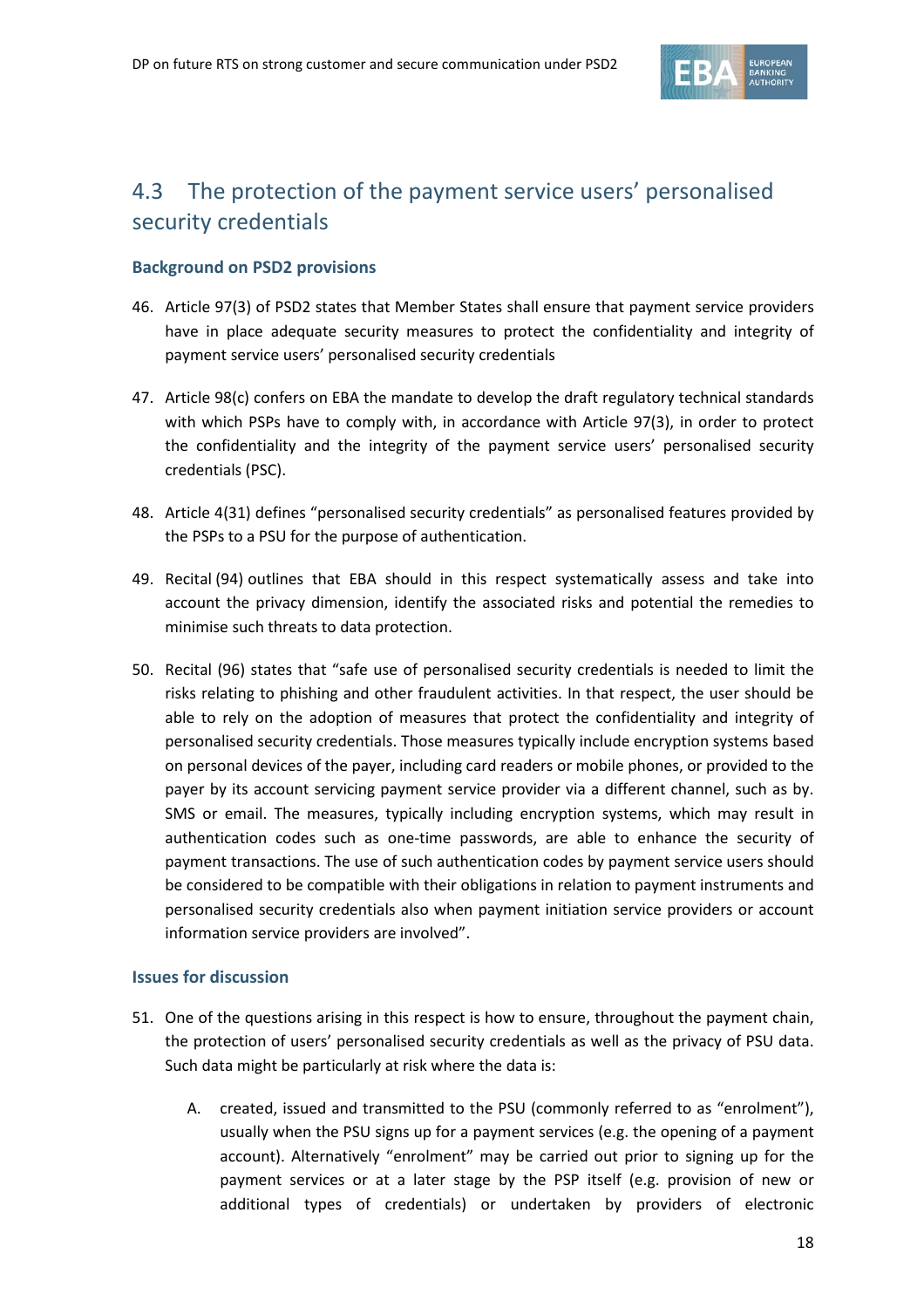

identification services (e.g. see below chapter 4.5 on e-IDAS Regulation). In both cases, PSPs conduct a customer due diligence, taking into account, amongst others, the identification requirements of the European anti-money laundering legislation prior to registering or acknowledging a personalised security credential and opening an account. In addition, later modifications or re-issuance of the credentials by the PSU need to be protected.

- B. stored in a physical device, such as an electronic device (e.g. a mobile device) or a chip on a card, or remotely such as in a hardware security model of server's database. Fraudsters can then attempt to access PSU data by hacking the physical device or the database where the data is stored.
- C. transmitted via different communication channels, such as standard telephone line, internet or via radio technologies (e.g. GSM/GPRS/UMTS, Wi-Fi, NFC, and Bluetooth) which are not always especially protected. Fraudsters can then attempt to enter the transmission channel to get access to this data during its transmission.
- D. unwittingly supplied by the PSU, as fraudsters may attempt to obtain such data directly from the PSU, for example by social engineering phone calls, sending phishing messages, directing the user to a fraudulent website, or infecting the user PC with malware that for example captures users' keystrokes during log in and sends the information to the attacker. There are many ways to compromise the PSU's device with malware, including drive-by downloads, watering hole attacks and infected USB devices.
- E. accessed by a third party in the course of a payment service. In such a case, the probability of the risk increases as the attacks described above can be performed also against this third party. In the context of the PIS/AIS services, Art. 66 3(b) and 67 (2) (b) PSD2 require PIS/AIS providers to ensure that the PSCs of the PSU are not accessible to other parties, with the exception of the user and the issuer of the personalized credentials (see further details on this topic in chapter 4.4 below).
- 52. A potentially helpful way to address this issue would be for the EBA to provide clarification in its future regulatory technical standards that:
	- i. the creation, issuance, modification and re-issuance of the credentials needs to be secured to guarantee (a) the confidentiality, and the *integrity* of the enrolled personalised security credentials and (b) their delivery to, or possession by, the intended PSU.
	- ii. all communication channels and technical components hosting, providing access to or transmitting the personalised security credential (e.g. via a mobile device, storage in a cloud, hardware or software) need to be resistant to tampering and unauthorized access. The EBA could then also clarify how such communication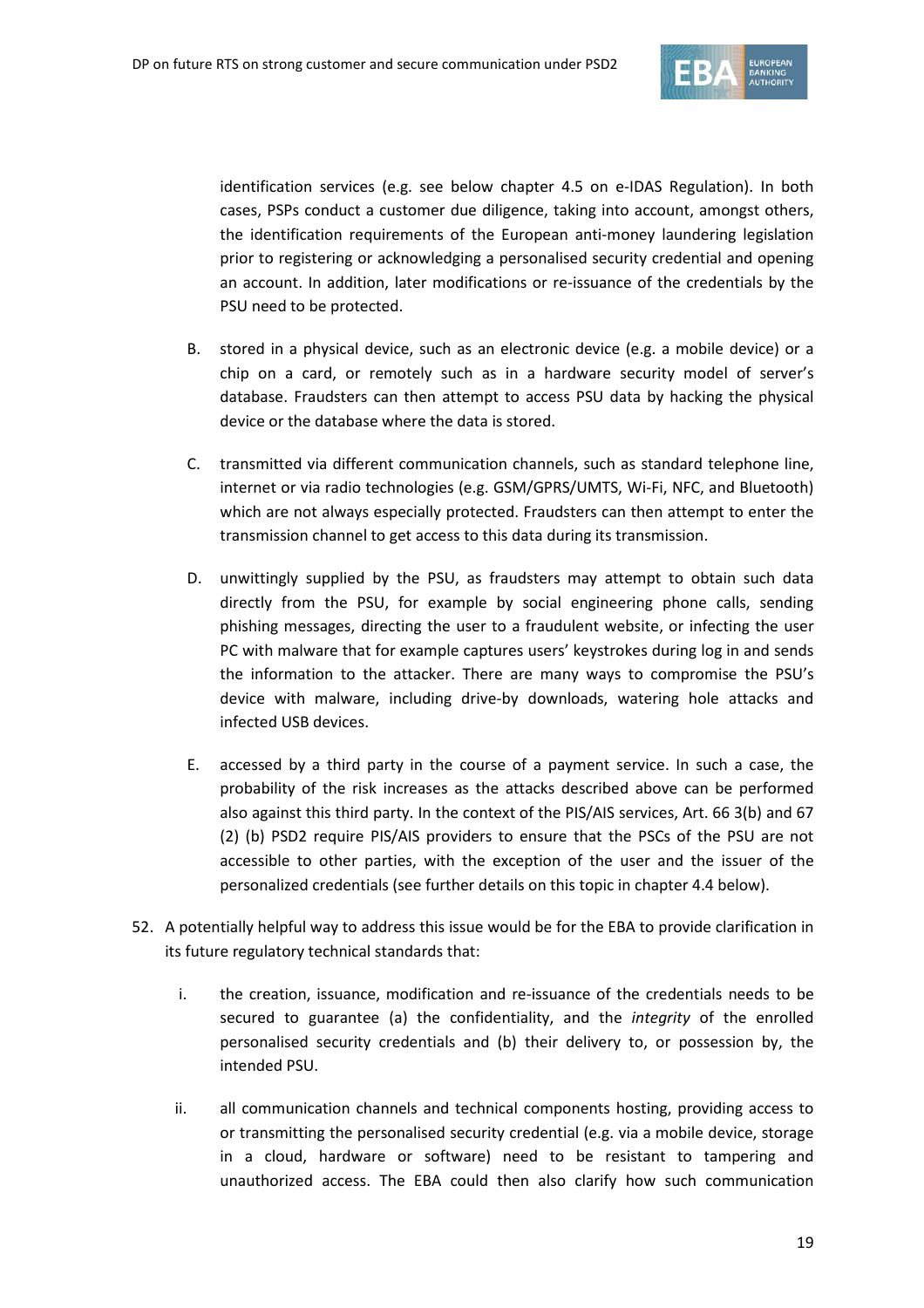

channels and technical components should be certified or evaluated by independent third parties to ensure such resistance.

iii. the security measures to protect the confidentiality and the integrity of the payment service users' personalised security credentials should be proportionate to the risks related to a fraudulent use of the PSCs to carry out fraud or to access sensitive payment data.

#### **Questions:**

- 10.Do you consider the clarification suggested regarding the protection of users personalised security credentials to be useful?
- 11.What other risks with regard to the protection of users' personalised security credentials do you identify?
- 12.Have you identified innovative solutions for the enrolment process that the EBA should consider which guarantee the confidentiality, integrity and secure transmission (e.g. physical or electronic delivery) of the users' personalised security credentials?
- 13.Can you identify alternatives to certification or evaluation by third parties of technical components or devices hosting payment solutions, to ensure that communication channels and technical components hosting, providing access to or transmitting the personalised security credential are sufficiently resistant to tampering and unauthorized access?
- 14.Can you indicate the segment of the payment chain in which risks to the confidentiality, integrity of users' personalised security credentials are most likely to occur at present and in the foreseeable future?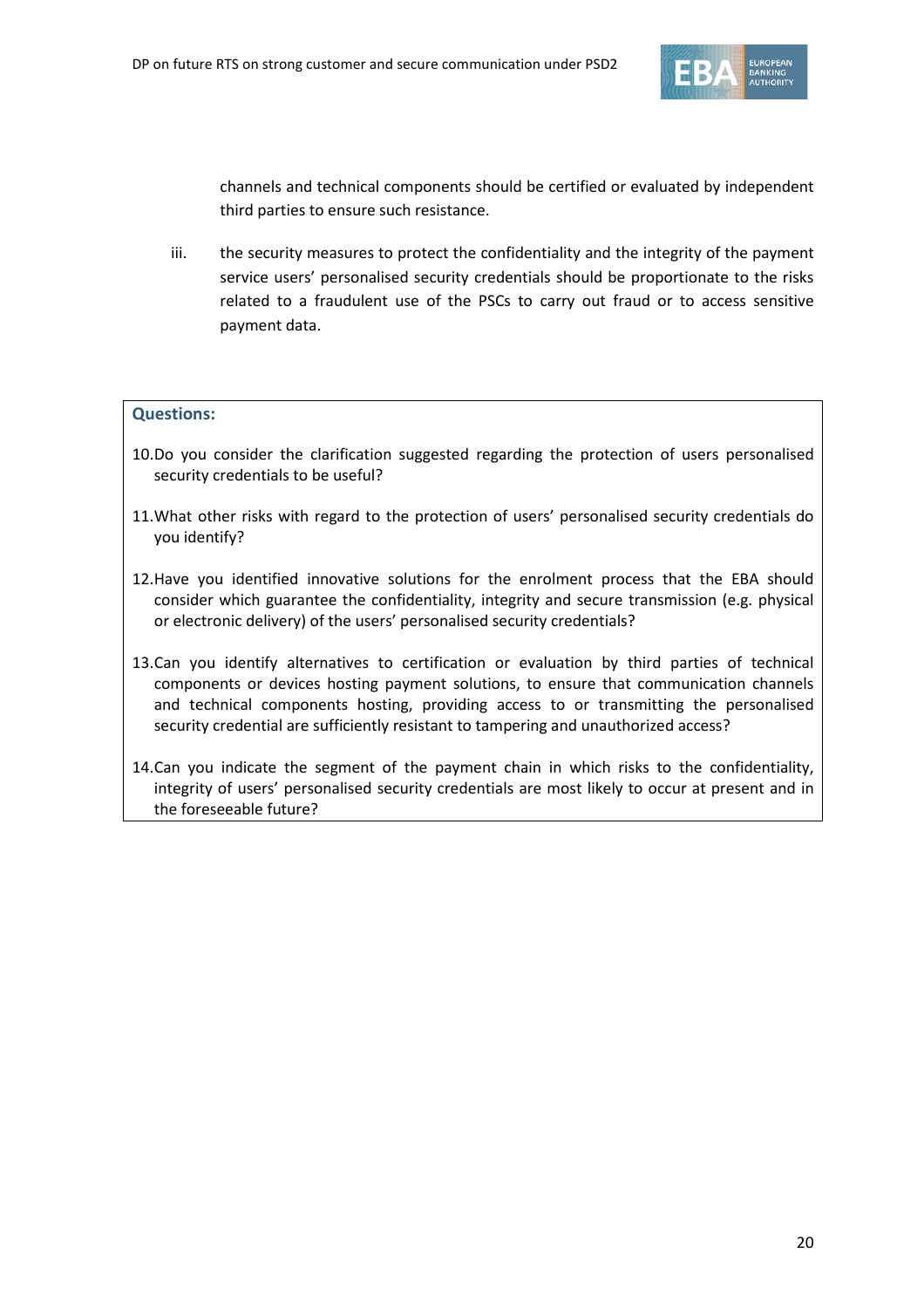

## 4.4 Considerations prior to developing the requirements on common and secure open standards of communication

#### **Background on PSD2 provisions**

- 53. Article 98 states that EBA shall develop draft regulatory technical standards specifying "the requirements for common and secure open standards of communication for the purpose of identification, authentication, notification, and information, as well as for the implementation of security measures, between account servicing payment service providers, payment initiation service providers, account information service providers, payers, payees and other payment service providers."
- 54. EBA acknowledges that this scope of the draft RTS is wide and concerns all types of electronic payment services. For traditional payment services, the EBA is already quite familiar with the industry standards and market practices. However, some questions arise with respect to potential requirements for new payment services which emerged as stated in recital 27 of PSD2: "*Since the adoption of Directive 2007/64/EC new types of payment services have emerged, especially in the area of internet payments. In particular, payment initiation services (PIS) in the field of e-commerce have evolved. Those payment services play a part in e-commerce payments by establishing a software bridge between the website of the merchant and the online banking platform of the payer's account servicing payment service provider in order to initiate internet payments on the basis of a credit transfer. Moreover, technological developments have given rise to the emergence of a range of complementary services in recent years, such as account information services (AIS). Those services provide the payment service user with aggregated online information on one or more payment accounts held with one or more other payment service providers and accessed via online interfaces of the account servicing payment service provider. The payment service user is thus able to have an overall view of its financial situation immediately at any given moment*." It is further specified in Article 67(d) that this relates only to the information from designated payment accounts and associated payment transactions.
- 55. This development has increasingly lead to PSUs accessing the online facility of their ASPSPs payment account via the IT infrastructure of a third party provider, involving the transmission or storage of the PSU's PSC. In order to achieve the aim expressed in recital 33 PSD2, which is to ensure continuity in the market, by enabling existing and new service providers, regardless of the business model applied by them, to offer their services with a clear and harmonised regulatory framework, the PSD2 brings AIS and PIS providers in the scope of regulated entities
- 56. Thus, PSD2 includes AIS and PIS in the catalogue of payment services (ANNEX I 7. and 8.) and make thus the provision of such services subject to authorisation and supervision by competent authorities in accordance with the conditions and requirements defined in PSD2 (in particular chapter 1). While providers of PIS have to apply at least for a payment institution license, AIS providers will only be required to register (see Article 5.3 PSD2).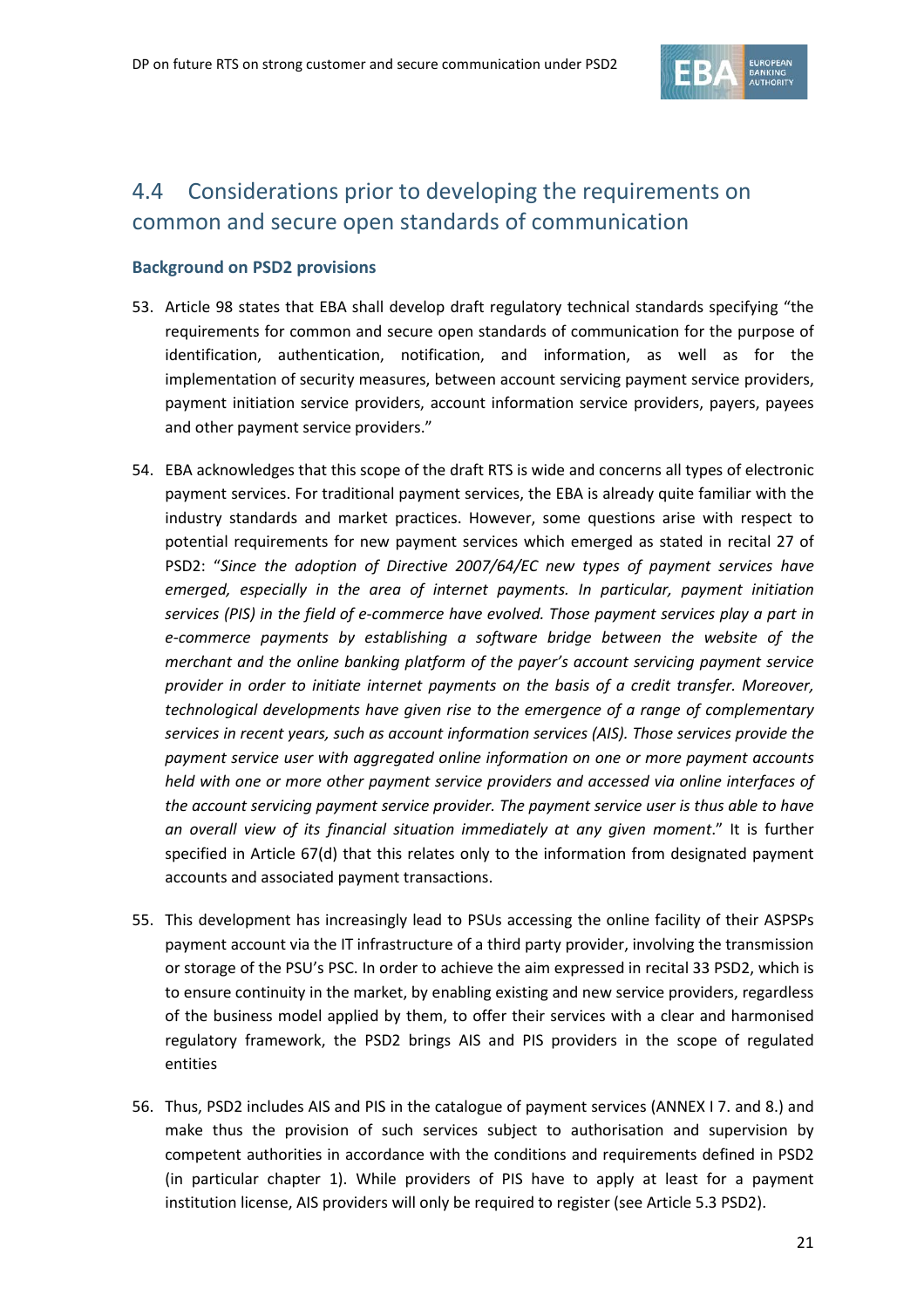

- 57. Inclusion of the AIS and PIS services under PSD2 has in particular the following consequences for market participants:
	- i. AIS and PIS providers will be able provide their services in the Member State where they are licensed / registered (Art11) and also in a Member State other than their home Member State, in exercise of the right of establishment or the freedom to provide services (Article 28). They will be registered in the Home Competent Authority register as authorized payment institution for the services delivered (i.e. services identified in ANNEX I 7. and/or 8) as well as in the future EBA register as defined in Article 14 of PSD2. As any other payment services listed in PSD2, such services may also be offered by any other categories of payment service provider listed in Article 1 (1).
	- ii. Regulated PSPs, including AIS, PIS providers will have to comply with all the security measures deriving from the PSD2 (title IV) and delegated acts (title V). As explained in the background section, it is important to underline that only 18 months *after* their adoption by the Commission, will PSPs have to comply with the Regulatory Technical Standards on strong customer authentication and secure communication. The exact application date of the RTS is dependent on a number of factors that are currently unknown and can therefore at this stage not be predicted. However, the date will certainly not be earlier than September 2018, is likely to fall into calendar year 2019, and will therefore definitely be after the transposition and application date of all other PSD2 provisions in January 2018.
	- iii. AIS and PIS providers are required to act only upon the explicit consent of the PSU (Article 65-67). The way how consent is given will be agreed between the payer and the relevant provider (Article 64).
	- iv. The PSUs' right to make use of a PIS/AIS provider shall not apply where the payment account is not accessible online (Article 65-67).
	- v. AIS and PIS providers will be able to rely on the authentication procedures provided by the ASPSP to the PSU to provide their services (Article 97.5). Recital 30 outlines in particular that "the personalised security credentials used for secure customer authentication by the payment service user or by the payment initiation service provider are usually those issued by the account servicing payment service providers".
	- vi. PIS providers are not allowed to store sensitive payment data of the PSU (Article 66 (g)). AIS may not request sensitive payment data linked to the payment accounts (Article 67 (e)). Both need to ensure that the personalised security credentials of the PSU are not, with the exception of the user and the issuer of the personalised security credentials, accessible to other parties (Articles 66(b) and 67(b)).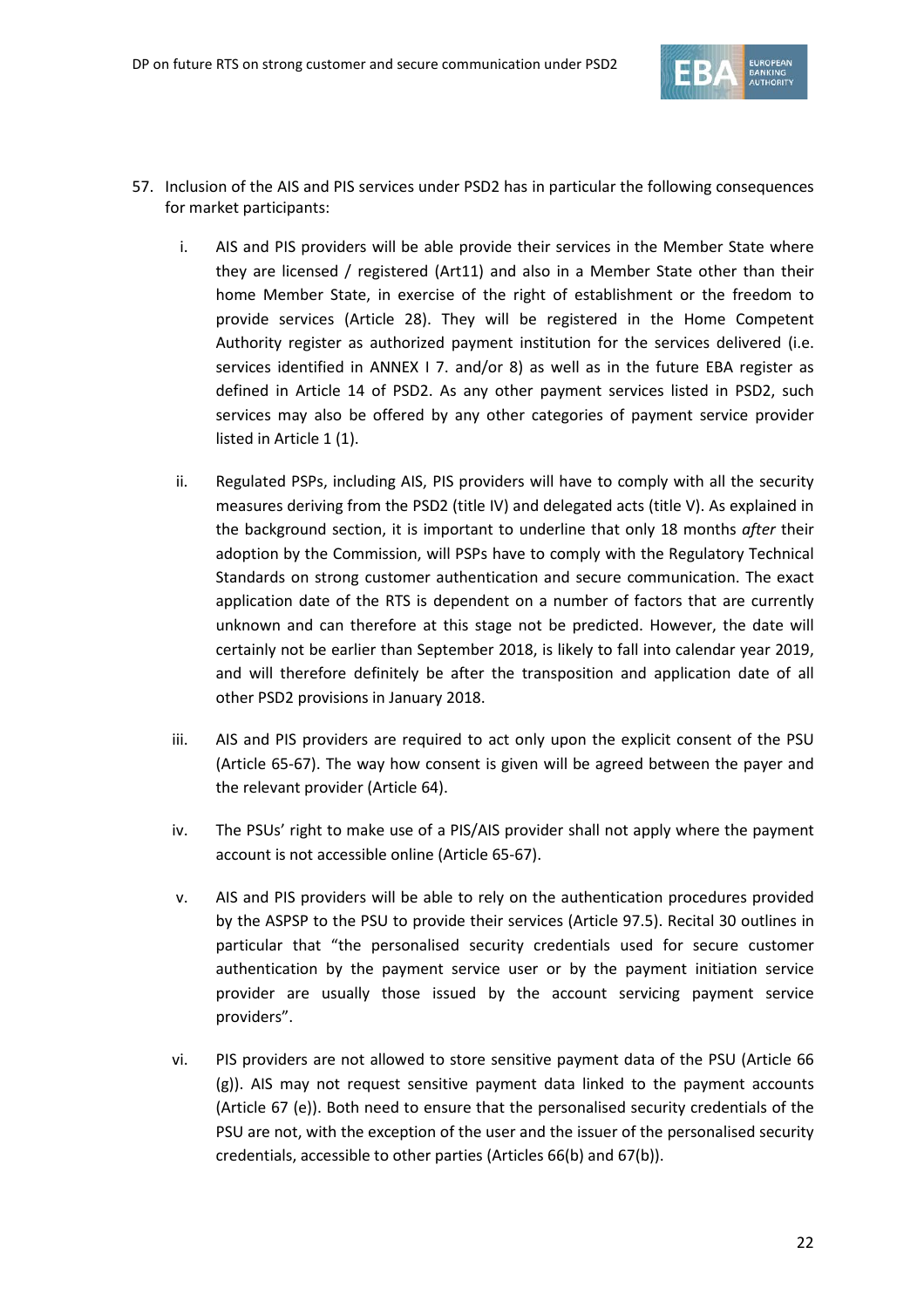

- vii. AIS, PIS providers will have to identify themselves with the ASPSPs every time a payment is initiated or for each communication session (Article 65 (2(c)), Article 66 3 (d), Article 67 2(c)) and communicate with them following the requirements for common and secure open standards of communication that will be defined by the EBA see Articles  $66(4)(a)$  and  $67(2)(c)$ ).
- viii. Each ASPSP offering payment accounts which are accessible online will have to be reachable by AIS, and PIS (Articles 65(1)(a), 66(1), and 67 (1)). The provision of AIS and PIS shall not be dependent on the existence of a contractual relationship between the account information service providers and the account servicing payment service providers for that purpose (Articles 66(5) and 67(4)).
- 58. The Article 98 (d) of PSD2 confers on the EBA the mandate to define the requirements for the common and secure open standards of communication for the purpose of identification, authentication, notification, and information between account servicing payment service providers, AIS and PIS providers, payers, payees and other payment service providers. These requirements will also apply for the confirmation of availability of funds between an issuing card-based payment instruments' PSP and the ASPSP (Article 65).
- 59. According to Recital 93, these regulatory technical standards shall in particular "ensure that the ASPSP is aware that he is being contacted by a PIS or an account information service provider and not by the client itself". They shall also "ensure that PIS and AIS communicate with the account servicing payment service provider and with the customers involved in a secure manner." They shall finally "allow for the use of all common types of devices (such as computers, tablets and mobile phones) for carrying out different payment services."
- 60. When developing these requirements, recital 94 of PSD2 states that "EBA should systematically assess and take into account the privacy dimension, in order to identify the risks associated with each of the technical options available and the remedies that could be put in place to minimise threats to data protection."

#### **Issues for discussion**

- 61. Article 98 states that EBA shall develop draft regulatory technical standards specifying "the requirements for common and secure open standards of communication". However, PSD2 does not mandate EBA to develop or maintain these open and common standards of communication themselves or to appoint a central entity in charge of developing or maintaining these standards. Moreover, the requirements set by the EBA "should ensure the interoperability of different technological communication solutions." (Recital 93).
- 62. EBA is of the view that one of the main challenges behind the development of these future requirements will be to find an appropriate balance between several competing demands. For example, achieving harmonisation that allows different secure technological communication solutions implemented by ASPSPs, AIS and PIS providers in compliance with the future requirements to co-exist, facilitate innovation and avoid a scenario where in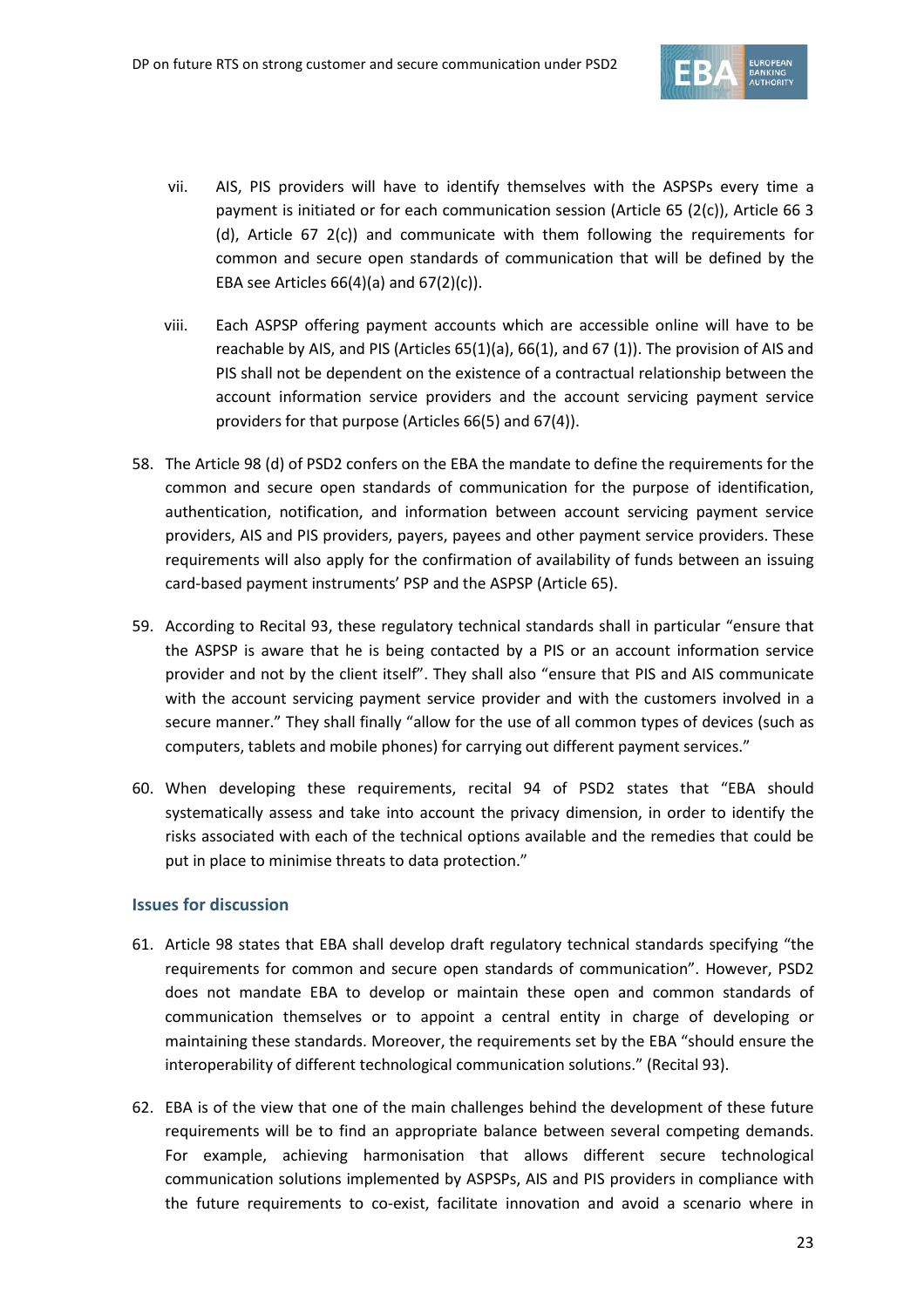

practice the solutions implemented by APSPs are so divergent that these become a barrier for AIS and PIS to provide payment account access services.

- 63. A potentially helpful way to address this issue would be for the EBA to consider clarification in its future regulatory technical standards on the following aspects:
	- a. Define what makes a standard "common" and "open"
	- b. The way AIS, PIS providers will have to identify themselves towards the ASPSPs for access to payment account information (e.g. exchange of electronic certificates, see as well chapter 4.5), and every time a payment is initiated including the purpose for which the AIS and/or PIS is authorised by the PSU and requesting access to the ASPSP upon each connection. Such requirements could clarify whether or not trusted third-parties need to provide assurance (e.g. in the form of security assertions) about the identification of entities involved in such communication,
	- c. The way PIS, AIS and ASPSPs communicate between themselves and with the PSUs in a secure manner,
	- d. The minimum functionalities requirements that the future common and secure open standards of communication will have to provide. This includes for example what kind of information/services can be requested via the standard of communication (e.g. information on the availability of funds or initiation of a payment), how the identification of the account to be accessed and consent of the PSU should be conveyed,
	- e. The minimum security controls that the future common and secure open standards of communication will have to provide related to the potential unauthorised or fraudulent access to payment accounts or initiation of a payment transaction,
	- f. the minimum technical requirements that could apply to the common and secure open standards of communication, the minimum reachability requirements for each ASPSPs to provide at least one interoperable interface serving all requirements of the RTS and compliant with PSD2 regulation, while AIS and PIS would have to adapt their services to the respective standardised interfaces used.

#### **Questions:**

15.For each of the topics identified under paragraph 63 above (a to f), do you consider the clarifications provided to be comprehensive and suitable? If not, why not?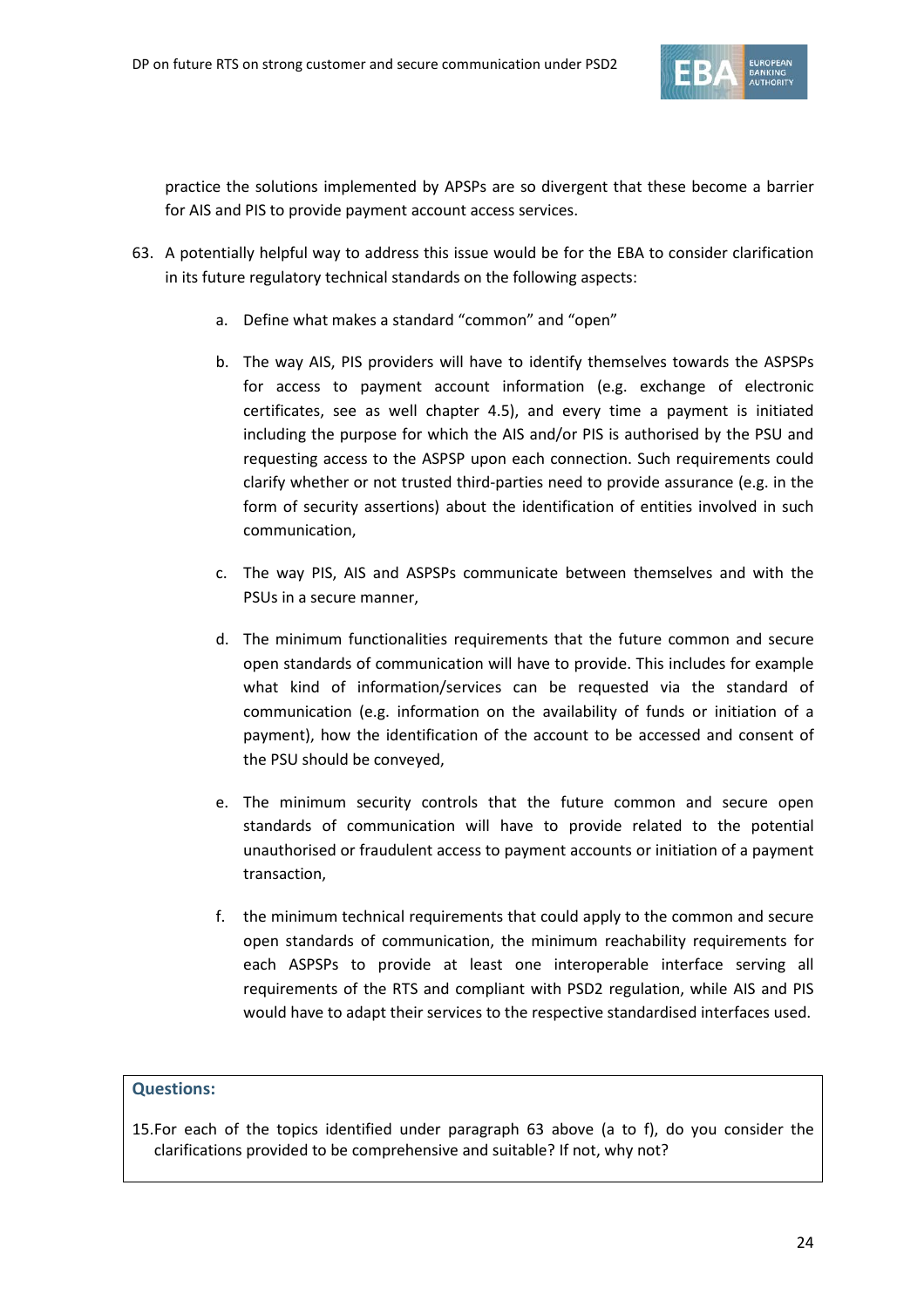

- 16.For each agreed clarification suggested above on which you agree, what should they contain in your view in order to achieve an appropriate balance between harmonisation, innovation while preventing too divergent practical implementations by ASPSPs of the future requirements?
- 17.In your opinion, is there any standards (existing or in development) outlining aspects that could be common and open, which would be especially suitable for the purpose of ensuring secure communications as well as for the appropriate identification of PSPs taking into consideration the privacy dimension?
- 18.How would these requirement for common and open standards need to be designed and maintained to ensure that these are able to securely integrate other innovative business models than the one explicitly mentioned under article 66 and 67 (e.g. issuing of own credentials by the AIS/PIS)?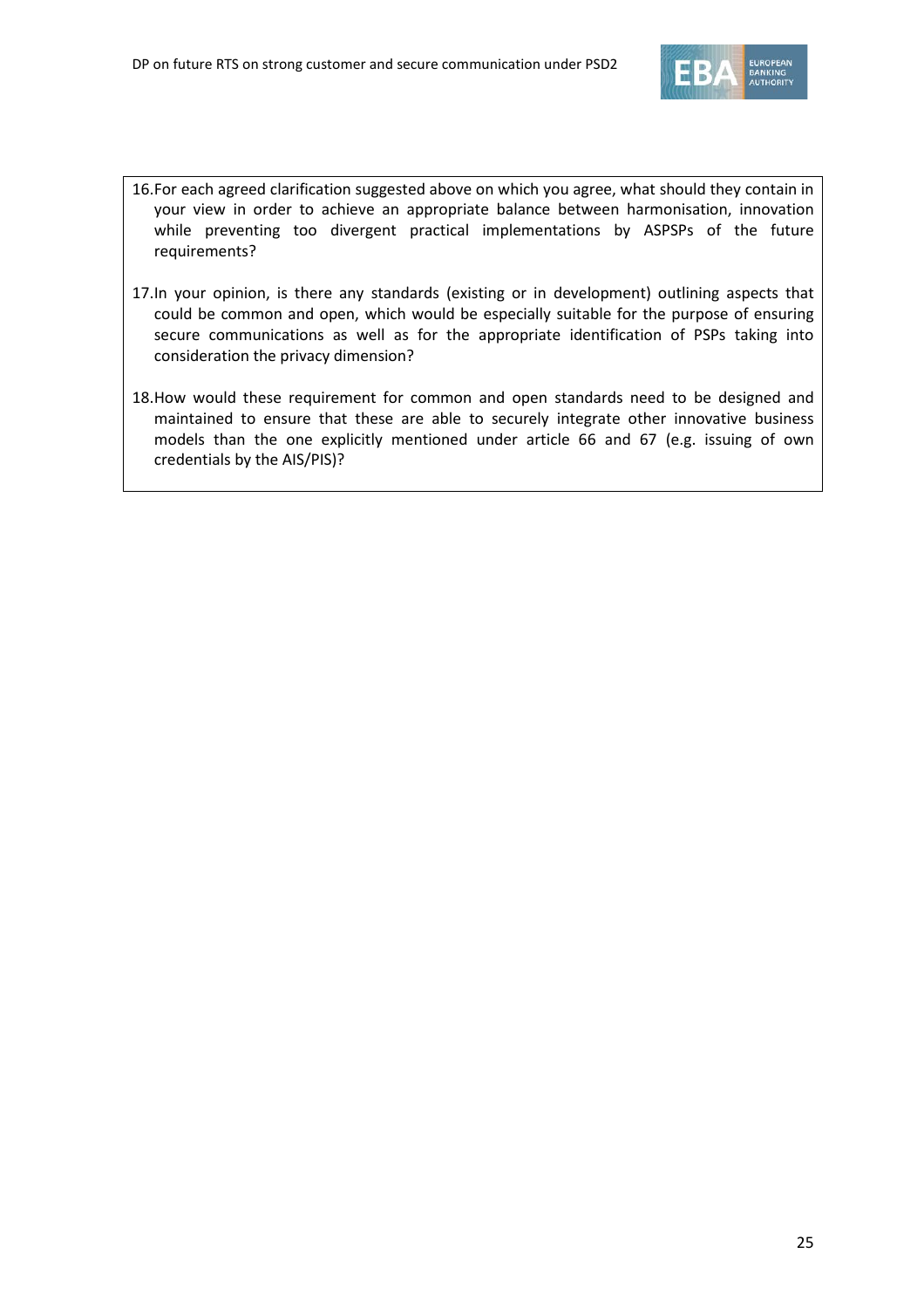

## 4.5 Possible synergies with the regulation on electronic identification and trust services for electronic transactions in the internal market (e-IDAS)

- 64. The Regulation (EU) N 910/2014 on electronic identification and trust services for electronic transactions in the internal market (e-IDAS Regulation) aims at providing a regulatory environment to enable secure and seamless electronic interactions between businesses, citizens and public authorities. The EBA is interested in gauging views from external stakeholders as to the extent of possible synergies between the e-IDAS Regulation and the security requirements under the PSD2 that the EBA will be developing.
- 65. By way of background, the e-IDAS Regulation:
	- a. lays down the conditions under which Member States recognise electronic identification means of natural and legal persons falling under a notified electronic identification scheme of another Member State;
	- b. sets out a supervisory and liability regime to enable qualified trust services providers to deliver, at domestic and cross-border level, qualified trust services with a high level of assurance for electronic transactions;
	- c. establishes a legal framework for electronic signatures, electronic seals, electronic time stamps, electronic documents, electronic registered delivery services and certificate services for website authentication; and
	- d. is mandatory for cross-border access to public services in EU countries where eIDs are available.
- 66. The e-IDAS Regulation requires the adoption of implementing act, two of which have primary relevance:
	- a. [Commission Implementing Regulation \(EU\) 2015/1502](http://eur-lex.europa.eu/legal-content/EN/TXT/?uri=OJ:JOL_2015_235_R_0002) of 8 September 2015 on setting out minimum technical specifications and procedures for assurance levels for electronic identification means pursuant to Article 8(3) of Regulation (EU) No 910/2014 of the European Parliament and of the Council on electronic identification and trust services for electronic transactions in the internal market (Text with EEA relevance)
	- b. Commi[ssion Implementing Regulation \(EU\) 2015/1501](http://eur-lex.europa.eu/legal-content/EN/TXT/?qid=1441782373783&uri=OJ:JOL_2015_235_R_0001) of 8 September 2015 on the interoperability framework pursuant to Article 12(8) of Regulation (EU) No 910/2014 of the European Parliament and of the Council on electronic identification and trust services for electronic transactions in the internal market (Text with EEA relevance)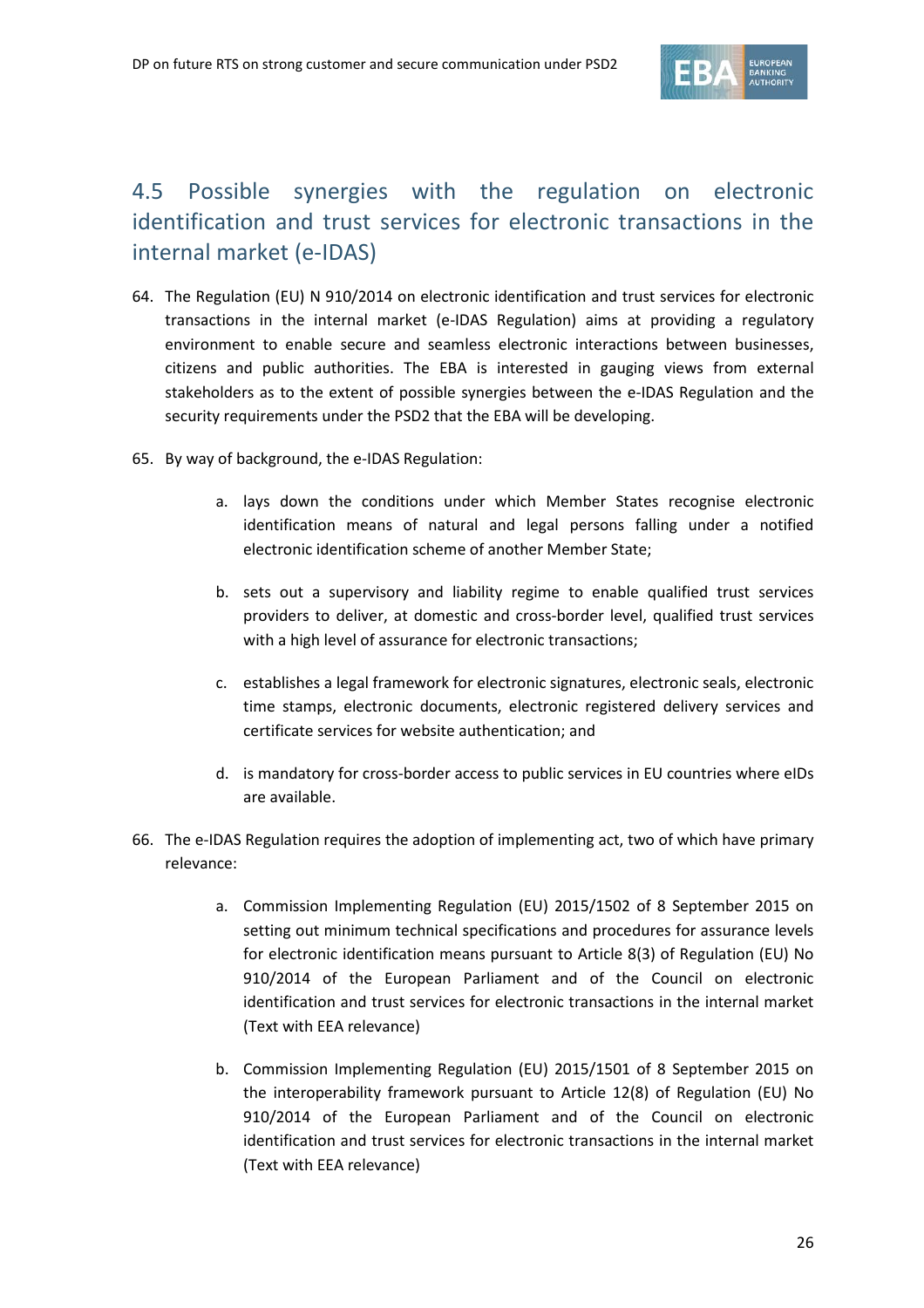

- 67. This regulation is mandatory for cross-border access to public services in EU countries where eIDs are available. The above mentioned implementing acts include criteria and specifications for the various assurance levels and interoperability. In the context of the interoperability framework the Commission is establishing further detailed technical specifications (version 1.0 will be published towards November 2015).
- 68. The question arises whether the e-IDAS regulation might offer one (of possibly many) suitable solution on which PSPs could rely for ensuring strong authentication of payments, for protecting the confidentiality and the integrity of the payment service users' personalised security credentials; or for implementing common and secure open standards of communication for the purpose of identification, authentication, notification, and information, as well as for the implementation of security measures, between account servicing payment service providers, payment initiation service providers, account information service providers, payers, payees and other payment service providers.
- 69. The "qualified trust services" provided by "qualified trust service providers" under e-IDAS can also be of relevance for the identification between the AIS or PIS providers with the ASPSPs as well as for ensuring the integrity and correctness of the origin of the data transmitted between AIS or PIS providers and the ASPSPs. Indeed, these services include in particular:
	- a. a qualified electronic signature, which shall have the equivalent legal effect of a handwritten signature including at least the name of the signatory;
	- b. a qualified electronic seal, which shall enjoy the presumption of integrity of the data and of correctness of the origin of that data to which the qualified electronic seal is linked;
	- c. a qualified electronic registered delivery service, which enjoy the presumption of the integrity of the data, the sending of that data by the identified sender, its receipt by the identified addressee and the accuracy of the date and time of sending and receipt indicated by the qualified electronic registered delivery service.
	- d. A qualified certificate for website authentication, which shall ensure, for a legal person, at least the name of the legal person to whom the certificate is issued and, where applicable, registration number as stated in the official records;

#### **Issues for discussion**

70. These "qualified trust services" are considered as an important enabler of data protection and prevention of online fraud. However, the question arises whether such solutions are compatible with the different technological solutions available and would allow for the use of all common types of devices (such as computers, tablets and mobile phones) for carrying out different payment services, as required by recital 93 of PSD2.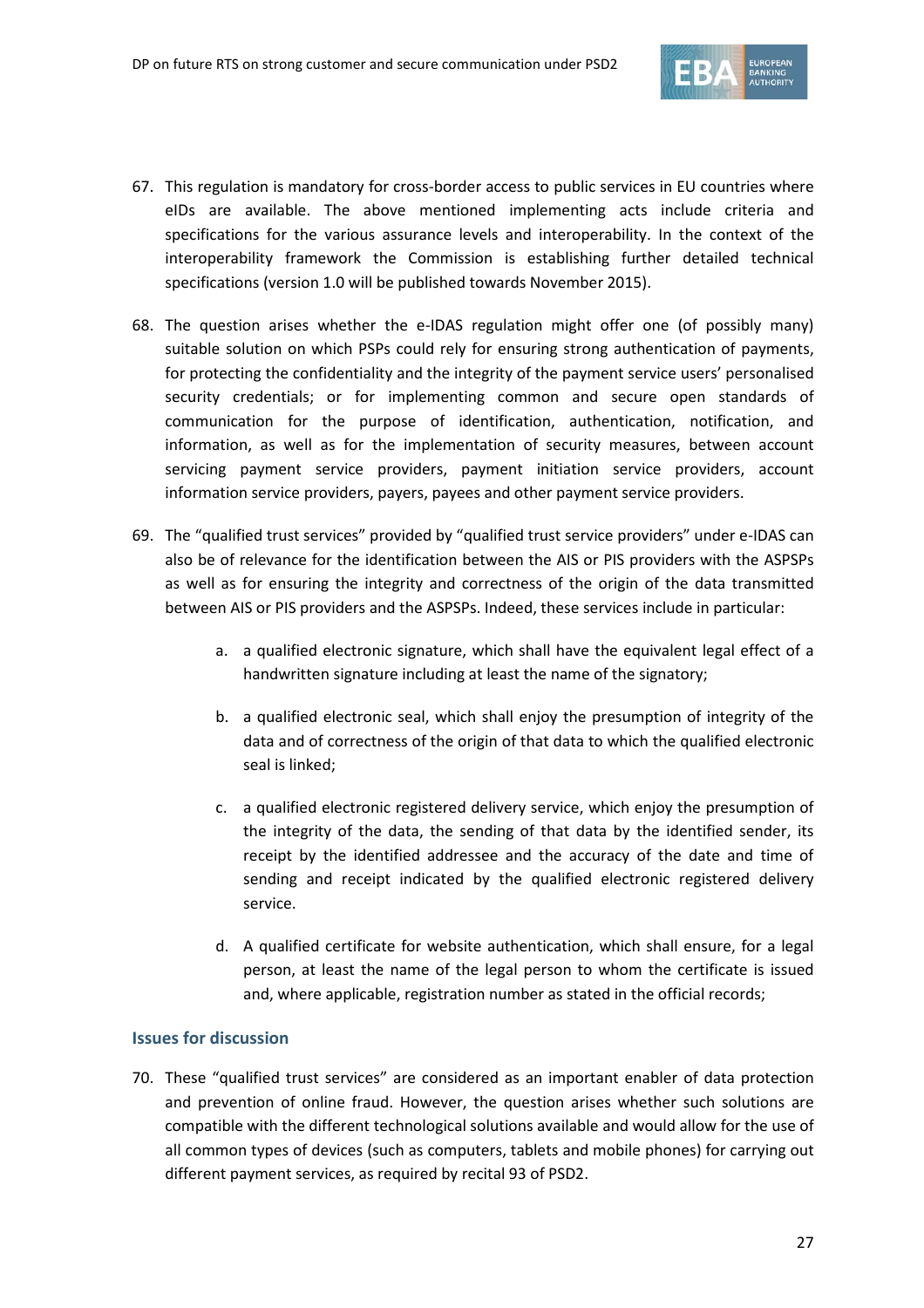

71. Against this background, the EBA is keen to receive an early input from relevant stakeholders, in particular on the use of "qualified trust services" for the purpose of communication, between AIS, PIS providers and ASPSPs.

#### **Questions:**

- 19.Do you agree that the e-IDAS regulation could be considered as a possible solution for facilitating the strong customer authentication, protecting the confidentiality and the integrity of the payment service users' personalised security credentials as well as for common and secure open standards of communication for the purpose of identification, authentication, notification, and information? If yes, please explain how. If no, please explain why.
- 20.Do you think in particular that the use of "qualified trust services" under e-IDAS regulation could address the risks related to the confidentiality, integrity and availability of PSCs between AIS, PIS providers and ASPSPs? If yes, please identify which services and explain how. If no, please explain why.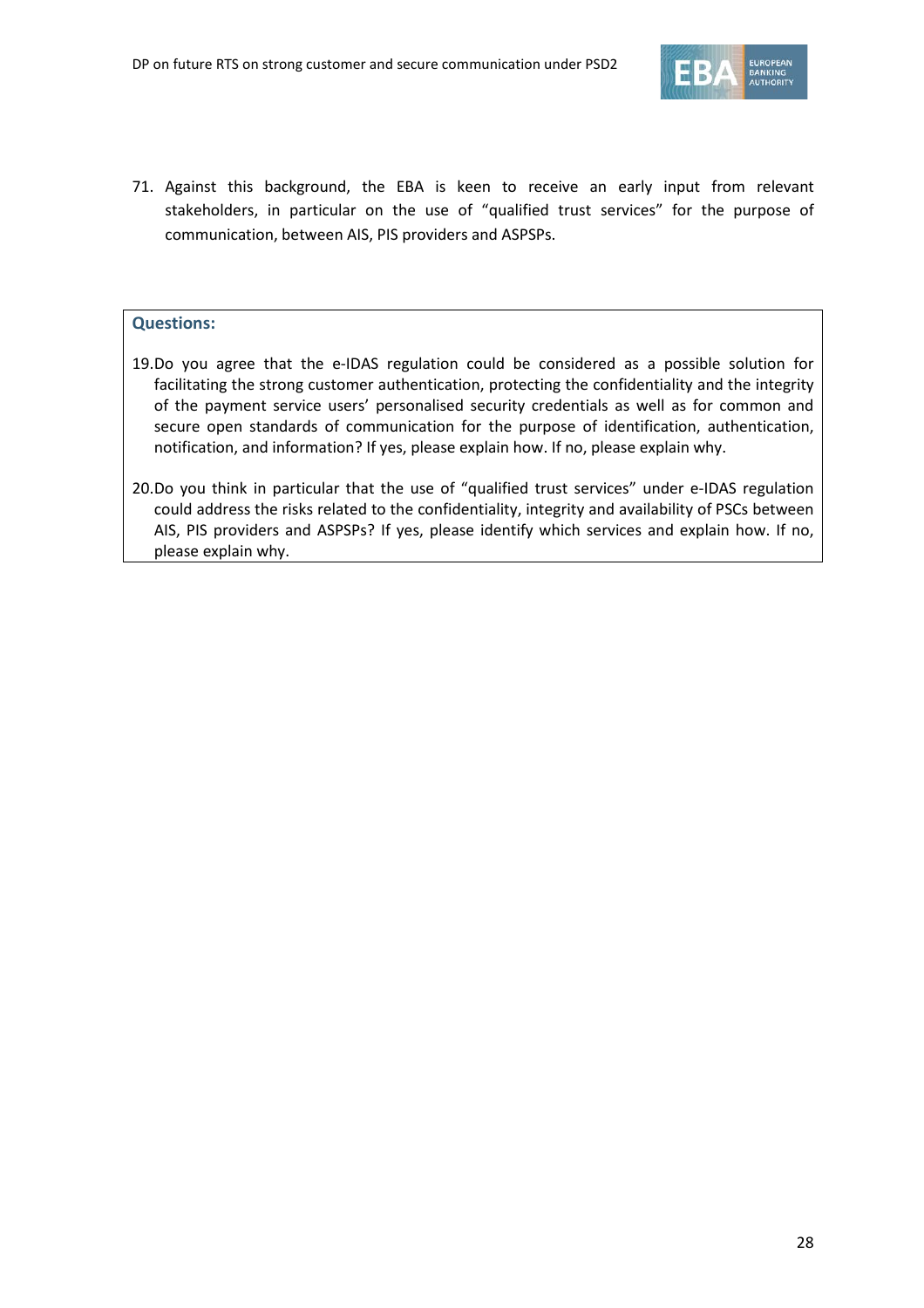

## Annex - Summary of questions

#### **Chapter 4.1: Requirements on strong customer authentication**

- 1. With respect to Article 97(1) (c), are there any additional examples of transactions or actions implying a risk of payment fraud or other abuses that would need to be considered for the RTS? If so, please give details and explain the risks involved.
- 2. Which examples of possession elements do you consider as appropriate to be used in the context of strong customer authentication, must these have a physical form or can they be data? If so, can you provide details on how it can be ensured that these data can only be controlled by the PSU?
- 3. Do you consider that in the context of "inherence" elements, behaviour-based characteristics are appropriate to be used in the context of strong customer authentication? If so, can you specify under which conditions?
- 4. Which challenges do you identify for fulfilling the objectives of strong customer authentication with respect to the independence of the authentication elements used (e.g. for mobile devices)?
- 5. Which challenges do you identify for fulfilling the objectives of strong customer authentication with respect to dynamic linking?
- 6. In your view, which solutions for mobile devices fulfil both the objective of independence and dynamic linking already today?

#### **Chapter 4.2: The exemptions to the application of strong customer authentication**

- 7. Do you consider the clarifications suggested regarding the potential exemptions to strong customer authentication, to be useful?
- 8. Are there any other factors the EBA should consider when deciding on the exemptions applicable to the forthcoming regulatory technical standards?
- 9. Are there any other criteria or circumstances which the EBA should consider with respect to transaction risks analysis as a complement or alternative to the criteria identified in paragraph 45?

### **Chapter 4.3: The protection of the payment service users' personalised security credentials**

10. Do you consider the clarification suggested regarding the protection of users personalised security credentials to be useful?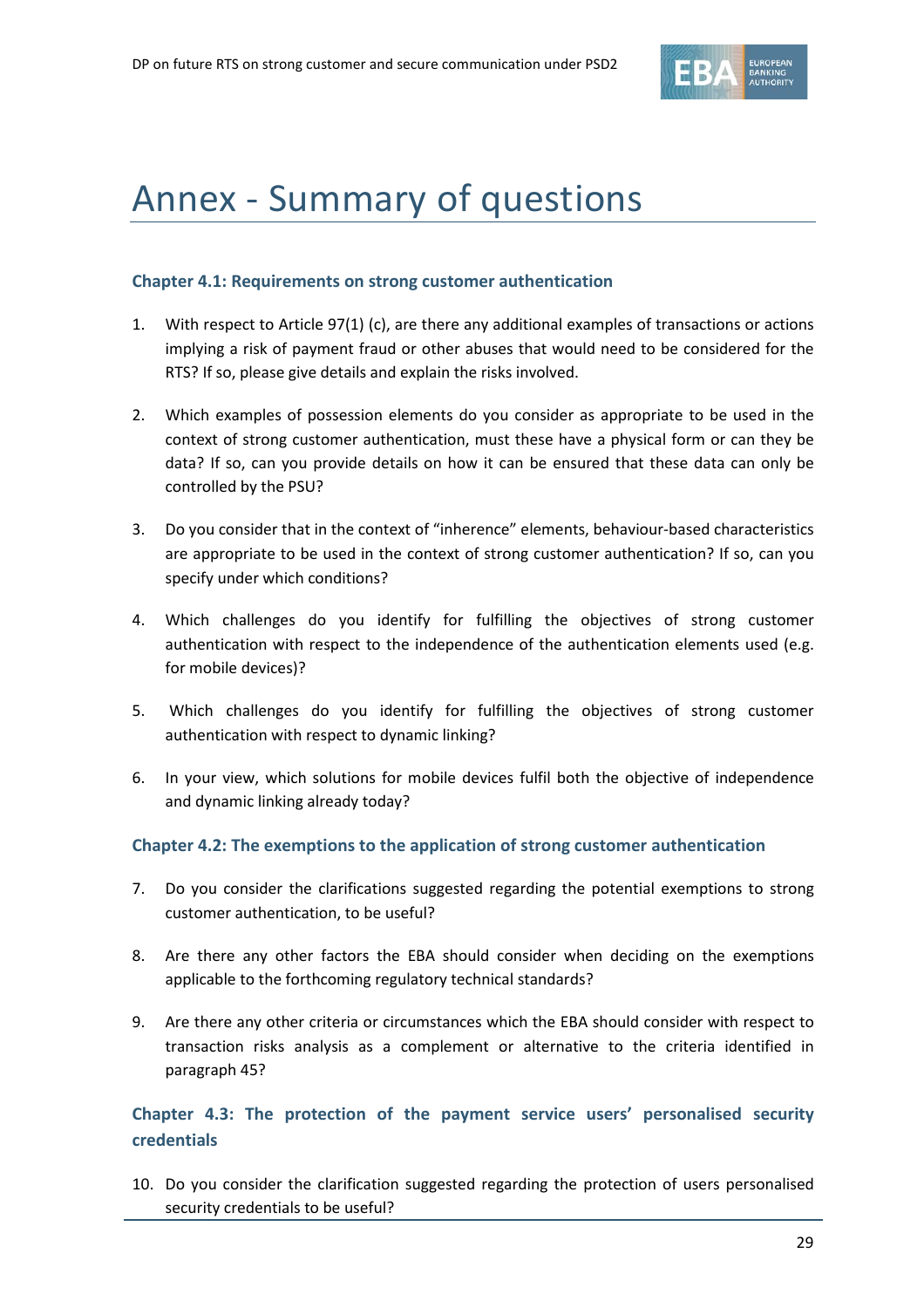

- 11. What other risks with regard to the protection of users' personalised security credentials do you identify?
- 12. Have you identified innovative solutions for the enrolment process that the EBA should consider which guarantee the confidentiality, integrity and secure transmission (e.g. physical or electronic delivery) of the users' personalised security credentials?
- 13. Can you identify alternatives to certification or evaluation by third parties of technical components or devices hosting payment solutions, to ensure that communication channels and technical components hosting, providing access to or transmitting the personalised security credential are sufficiently resistant to tampering and unauthorized access?
- 14. Can you indicate the segment of the payment chain in which risks to the confidentiality, integrity of users' personalised security credentials are most likely to occur at present and in the foreseeable future?

### **Chapter 4.4: Considerations prior to developing the requirements on common and secure open standards of communication**

- 15. For each of the topics identified under paragraph 63 above (a to f), do you consider the clarifications provided to be comprehensive and suitable? If not, why not?
- 16. For each agreed clarification suggested above on which you agree, what should they contain in your view in order to achieve an appropriate balance between harmonisation, innovation while preventing too divergent practical implementations by ASPSPs of the future requirements?
- 17. In your opinion, is there any standards (existing or in development) outlining aspects that could be common and open, which would be especially suitable for the purpose of ensuring secure communications as well as for the appropriate identification of PSPs taking into consideration the privacy dimension?
- 18. How would these requirement for common and open standards need to be designed and maintained to ensure that these are able to securely integrate other innovative business models than the one explicitly mentioned under article 66 and 67 (e.g. issuing of own credentials by the AIS/PIS)?

### **Chapter 4.5: Possible synergies with the regulation on electronic identification and trust services for electronic transactions in the internal market (e-IDAS)**

19. Do you agree that the e-IDAS regulation could be considered as a possible solution for facilitating the strong customer authentication, protecting the confidentiality and the integrity of the payment service users' personalised security credentials as well as for common and secure open standards of communication for the purpose of identification,